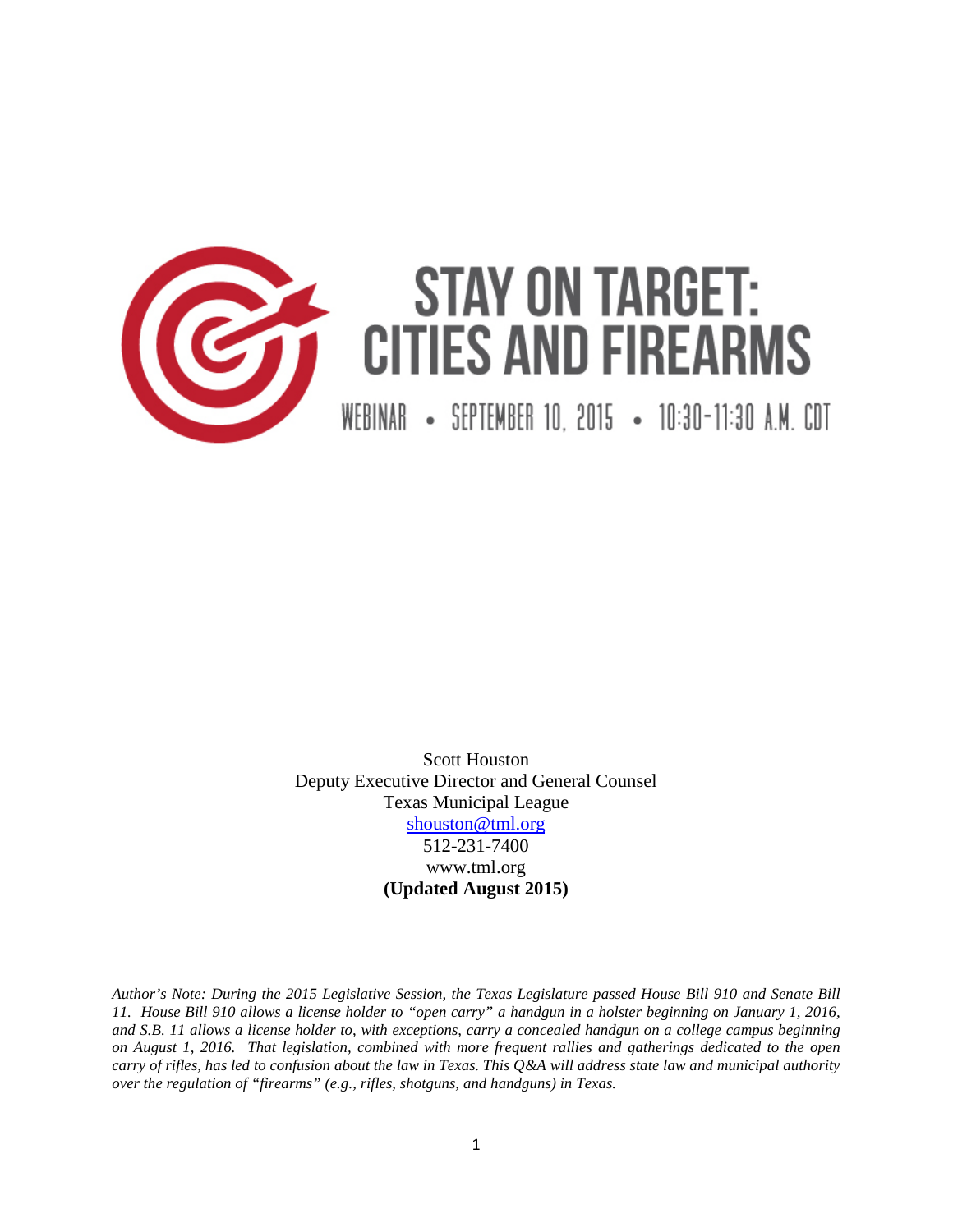# **Table of Contents**

| Page                                                                                                |
|-----------------------------------------------------------------------------------------------------|
|                                                                                                     |
|                                                                                                     |
| Is a person allowed by state law to carry a concealed handgun on college campuses? 6                |
|                                                                                                     |
|                                                                                                     |
|                                                                                                     |
|                                                                                                     |
| In what places is a person allowed by state law to concealed carry a firearm? 8                     |
|                                                                                                     |
|                                                                                                     |
|                                                                                                     |
|                                                                                                     |
|                                                                                                     |
|                                                                                                     |
|                                                                                                     |
|                                                                                                     |
|                                                                                                     |
| What federal law governs a police officer's authority to question a person who is legally carrying  |
| Can a police officer arrest or disarm a person who is legally carrying a long gun (e.g., a rifle or |
| Are there specific rules relating to whether a police officer can question or disarm a person who   |
| Can you show in chart form the basic rules for where a private individual can carry a firearm? 15   |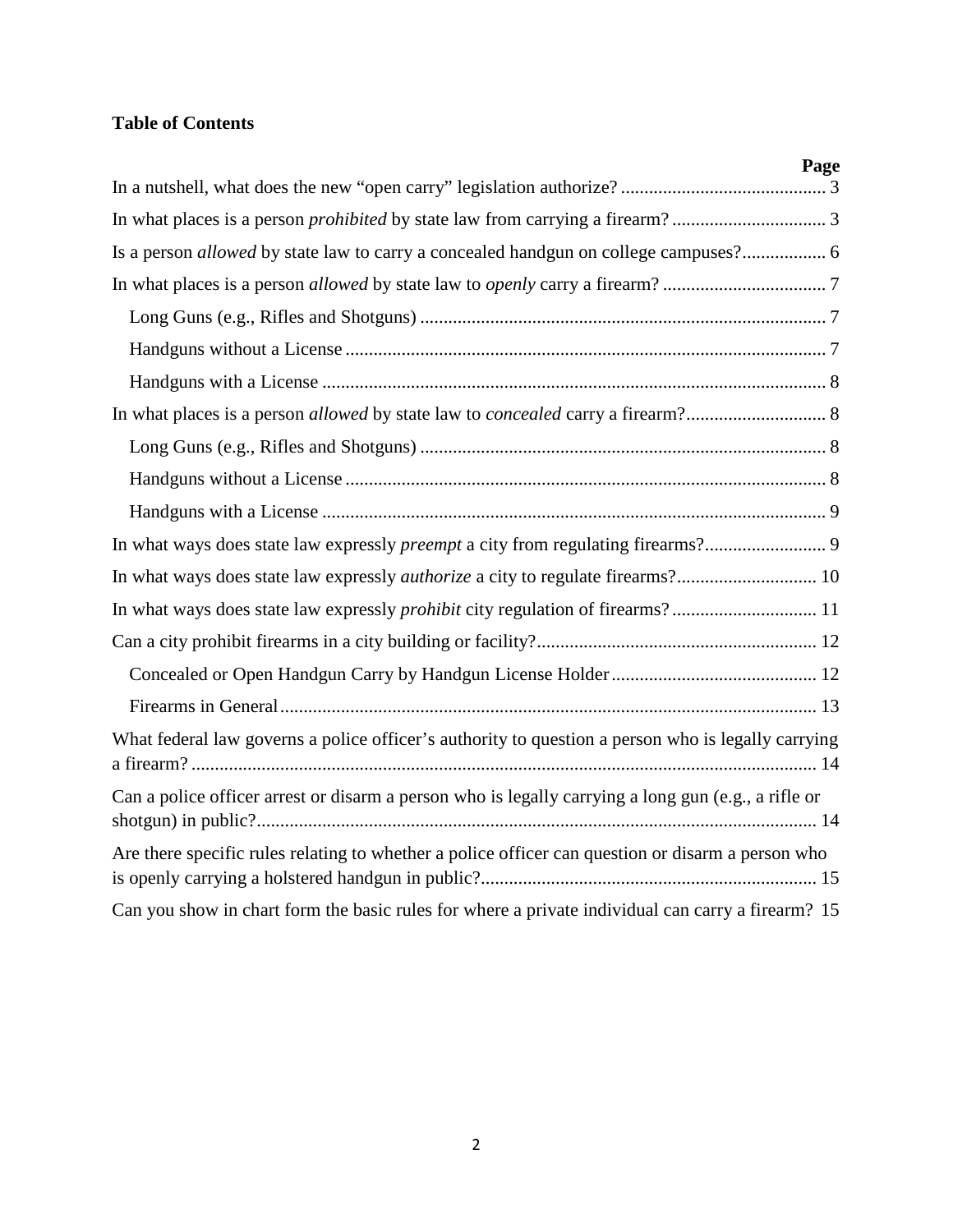#### <span id="page-2-0"></span>**In a nutshell, what does the new "open carry" legislation authorize?**

House Bill 910, which will be effective on January 1, 2016, modifies the current law relating to concealed handgun licenses. The bill eliminates the concealed/open carry distinction, and it creates a "license to carry a handgun." *See generally* TEX. GOV'T CODE Chapter 411, Subchapter H.

Beginning on January 1, 2016, H.B. 910 will allow a person with a current concealed handgun license, or a person who obtains the new "license to carry a handgun," to carry a handgun in a concealed manner or openly in a belt or shoulder holster. The rules related to where and when a license holder may openly carry are essentially identical to where and when a concealed handgun license holder can carry under current law. Of course, those rules remain complicated.

Some distinctions between concealed and open carry exist, especially related to legal notices. Those are explained below. In addition to the existing training criteria, the new license to carry a handgun class must include training on the use of restraint holsters and methods to ensure the secure carrying of openly carried handguns. *Id.* at § 411.188(b) & (g).

Another new law, S.B. 11, allows "concealed campus carry" by a license holder beginning on August 1, 2016. That bill does *not* allow open campus carry. It is discussed in detail below.

#### <span id="page-2-1"></span>**In what places is a person** *prohibited* **by state law from carrying a firearm?**

State law prohibits the carrying of certain types of firearms in certain places. A "firearm" generally means any device designed, made, or adapted to expel a projectile through a barrel by using the energy generated by an explosion or burning substance or any device readily convertible to that use. TEX. PENAL CODE  $\S$  46.01(a)(3). A "handgun" is a subset of a firearm and means any firearm that is designed, made, or adapted to be fired with one hand. *Id.* § 46.01(a)(5).

A person commits a third degree felony if the person intentionally, knowingly, or recklessly possesses or goes with *any* firearm:

1. on the physical premises of a school or educational institution, any grounds or building on which an activity sponsored by a school or educational institution is being conducted, or a passenger transportation vehicle of a school or educational institution, whether the school or educational institution is public or private, unless pursuant to written regulations or written authorization of the institution (Note: Beginning August 1, 2016, a "campus concealed carry exception" will apply to this provision that will allow a license holder to carry a concealed handgun on the premises of an institution of higher education [other than the premises of a junior college, on which concealed carry will not go into effect until August 1, 2017] or private or independent institution of higher education, on any grounds or building on which an activity sponsored by the institution is being conducted, or in a passenger transportation vehicle of the institution.);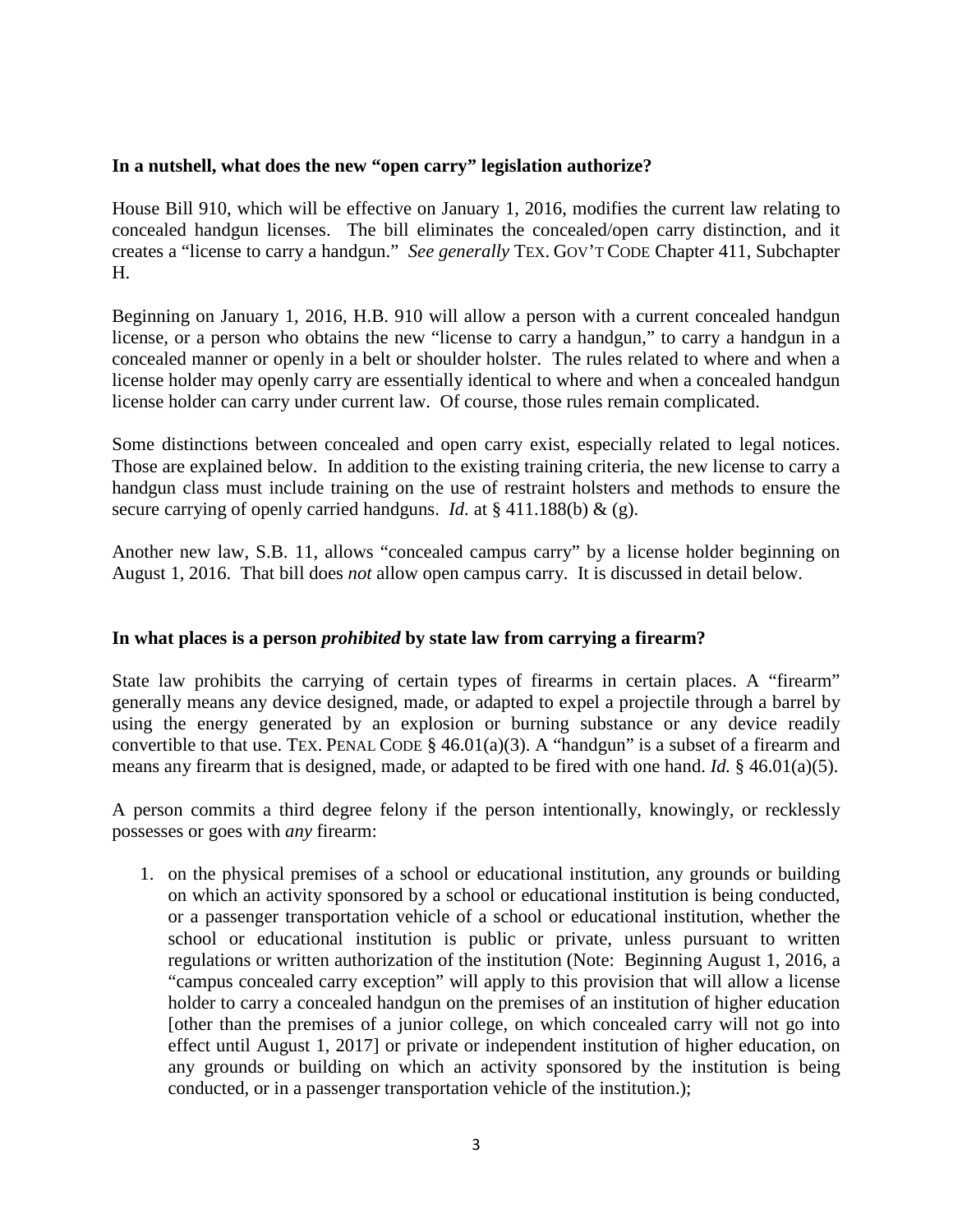- 2. on the premises ("premises" generally means a building or a portion of a building, but not including any public or private driveway, street, sidewalk or walkway, parking lot, parking garage, or other parking area) of a polling place on the day of an election or while early voting is in progress;
- 3. on the premises of any government court or offices utilized by the court, unless pursuant to written regulations or written authorization of the court (Note: Attorney general opinion request RQ-0040-KP (July 24, 2015) asks numerous questions about this provision.);
- 4. on the premises of a racetrack;
- 5. in or into a secured area of an airport (i.e., an area of an airport terminal building to which access is controlled by the inspection of persons and property under federal law)(Note: A new defense to this offense was added by H.B. 554, and will be effective on September 1, 2015. The defense essentially says that a license holder who makes a mistake at security by forgetting that he possesses a handgun can leave upon notice); or
- 6. within 1,000 feet of premises the location of which is designated by the Texas Department of Criminal Justice as a place of execution on a day that a sentence of death is set to be imposed on the designated premises and the person received notice that doing so is prohibited (unless the person is on a public road and going to or from his home or business).

*Id.* § 46.03. The exclusions above, with the exception of the "campus concealed carry exception" in (1), apply to the carrying of a firearm by any person, *regardless of whether the person holds a license to carry a handgun*. *Id*. § 46.03(f).

Handgun license holders are subject to a number of further restrictions relating to the concealed or open carrying of a handgun. For example, a license holder may not concealed or open carry a handgun:

- 1. if the license holder is given written notice, on the premises of a business that is licensed by the Texas Alcoholic Beverage Commission and that derives 51 percent or more of its business from the sale of alcohol;
- 2. if the license holder is given written notice pursuant to Penal Code Section 30.06 that concealed carrying is prohibited, on the premises where a high school, collegiate, or professional sporting event is taking place, unless the handgun is used for the event (Note: Open carry is prohibited on collegiate premises, but S.B. 11 (2015)(Penal Code Section 46.035(l)) authorizes such carry beginning August 1, 2016, and subject to rules of the institution. Thus, the notice requirement was added to this section.);
- 3. on the premises of a correctional facility;
- 4. if the license holder is given written notice pursuant to Penal Code Section 30.06 and/or 30.07 that carrying is prohibited, on the premises of a state-licensed hospital or nursing home, unless the administration has granted written permission to the license holder;
- 5. if the license holder is given written notice pursuant to Penal Code Section 30.06 and/or 30.07 that carrying is prohibited, in an amusement park;
- 6. if the license holder is given written notice pursuant to Penal Code Section 30.06 and/or 30.07 that carrying is prohibited, on the premises of a church, synagogue, or other established place of religious worship;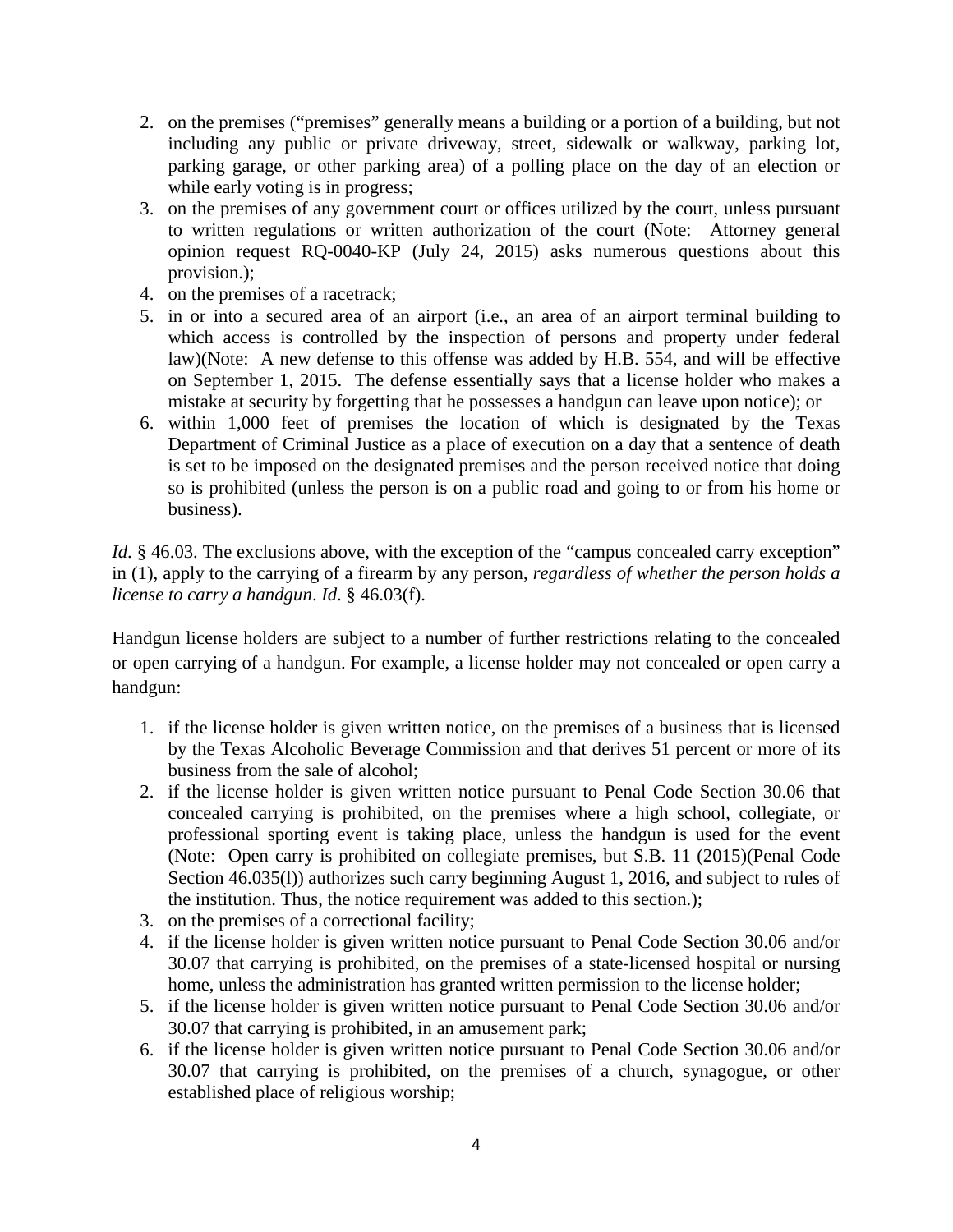- 7. anytime the handgun is not in a belt or shoulder holster, concealed, or if the license holder is intoxicated;
- 8. if the license holder is given written notice pursuant to Penal Code Section 30.06 and/or 30.07 that carrying is prohibited, into any meeting of a governmental entity that is subject to the Open Meetings Act; or
- 9. on the premises of employment if prohibited by the license holder's employer, but an employee may generally leave a handgun in a private, locked car in parking lot.

*Id.* § 46.035(a), (b)(1), (b)(2), (b)(3), (b)(4), (b)(5), (b)(6); (c); (d); TEX. GOV'T CODE § 411.203; TEX. LABOR CODE § 52.061 et seq.

Note: The language required in the required sign to provide notice that concealed carrying is not allowed *has been changed*, which means any old "30.06" signs must be replaced, and a new provision relating to open carry notice has been added:

- Texas Penal Code §  $30.06(c)(3)(A)$  requires that the sign prohibiting concealed carry contain language *identical to the following*: "Pursuant to Section 30.06, Penal Code (trespass by license holder with a concealed handgun), a person licensed under Subchapter H, Chapter 411, Government Code (handgun licensing law), may not enter this property with a concealed handgun".
- Texas Penal Code § 30.07(c)(3)(A) requires that the sign prohibiting open carry contain language *identical to the following*: "Pursuant to Section 30.07, Penal Code (trespass by license holder with an openly carried handgun), a person licensed under Subchapter H, Chapter 411, Government Code (handgun licensing law), may not enter this property with a handgun that is carried openly".

The signs must include the *exact* language above in *both English and Spanish,* be printed in contrasting colors with block letters *at least one inch in height*, and be displayed *in a conspicuous manner clearly visible to the public*.

As one would expect, peace officers, certain security guards commissioned by the Texas Board of Private Investigators and Private Security Agencies, members of the armed forces, corrections officers, and officers of a court are exempt in certain circumstances. *Id.* § 46.03(b) & (h); § 46.15. In addition, a person convicted of a felony or a family violence offense is prohibited from possessing a firearm, with some limited exceptions. *Id.* § 46.02.

It is illegal to possess, manufacture, transport, repair or sell a machine gun ("any firearm that is capable of shooting more than two shots automatically, without manual reloading, by a single function of the trigger") or short-barreled gun ("a rifle with a barrel length of less than 16 inches or a shotgun with a barrel length of less than 18 inches, or any weapon made from a shotgun or rifle if, as altered, it has an overall length of less than 26 inches"), unless federally registered under the National Firearms Protection Act. *Id.* § 46.01(10).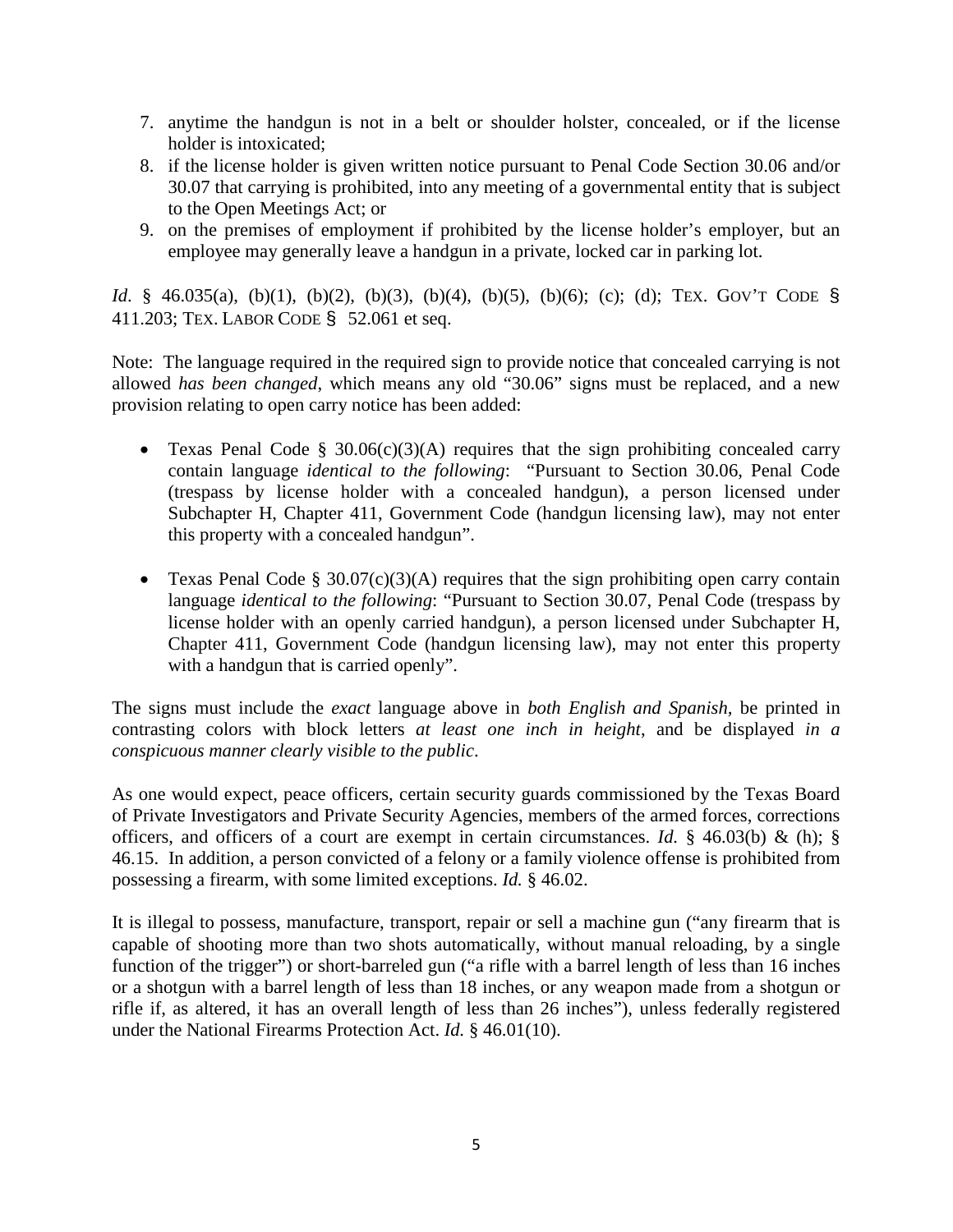#### <span id="page-5-0"></span>**Is a person** *allowed* **by state law to carry a concealed handgun on college campuses?**

Beginning on August 1, 2016, a license holder may carry a *concealed* handgun on the campus of an institution of higher education or private or independent institution of higher education in this state. ("Institution of higher education" means any public technical institute, public junior college, public senior college or university, medical or dental unit, public state college, or other agency of higher education. "Private or independent institution of higher education" includes only a private or independent college or university that is organized under the Texas Non-Profit Corporation Act, exempt from taxation under the Texas Constitution and as a  $501(c)(3)$ , and accredited by the Commission on Colleges of the Southern Association of Colleges and Schools, the Liaison Committee on Medical Education, or the American Bar Association. TEX. EDUC. CODE § 61.003.) However, a license holder may not carry on the campus of a public junior college until August 1, 2017. TEX. GOV'T CODE § 411.2031(b); S.B. 11 (2015), Section 8(a) and (d). "Campus" means all land and buildings owned or leased by an institution of higher education or private or independent institution of higher education. *Id*. at § 411.2031(a)(1). This provision does *not* allow open campus carry.

An institution of higher education or private or independent institution of higher education may establish rules, regulations, or other provisions concerning the storage of handguns in dormitories or other residential facilities that are owned or leased and operated by the institution and located on the campus of the institution. *Id*. at § 411.2031(d). After following certain procedures, the president of an institution of higher education must adopt rules as necessary for campus safety, but those rules may not generally prohibit concealed carrying. *Id*. at §  $411.2031(d-1)$ &(d-2)(The board of regents may, by a two-thirds vote, overrule the decisions of the president relating to the rules). If the rules prohibit carrying in any particular premises, the institution must give notice pursuant to Section 30.06, Penal Code. *Id*. It appears that the rulemaking authority is meant to allow an institution to prohibit carrying in sensitive areas, such as those related to secret research or similar endeavors. Any institution that adopts such rules must annually submit them to the legislature explaining why it has done so. *Id*. at § 411.2031(d-4)

A private or independent institution of higher education may also establish rules prohibiting license holders from carrying handguns on the campus of the institution, any grounds or building on which an activity sponsored by the institution is being conducted, or a passenger transportation vehicle owned by the institution. *Id*. at § 411.2031(e). This provision was explained on the Senate floor as balancing Second Amendment rights with private property rights.

The campus carry law creates a criminal offense for a license holder who carries a partially or wholly visible handgun, regardless of whether the handgun is holstered, and intentionally or knowingly displays the handgun in plain view of another person: (1) on the premises of an institution of higher education or private or independent institution of higher education; or (2) on any public or private driveway, street, sidewalk or walkway, parking lot, parking garage, or other parking area of an institution of higher education or private or independent institution of higher education. TEX. PENAL CODE  $\S$  46.035(a-1). It also creates a criminal offense for a license holder who carries a concealed handgun on the campus of a private or independent institution of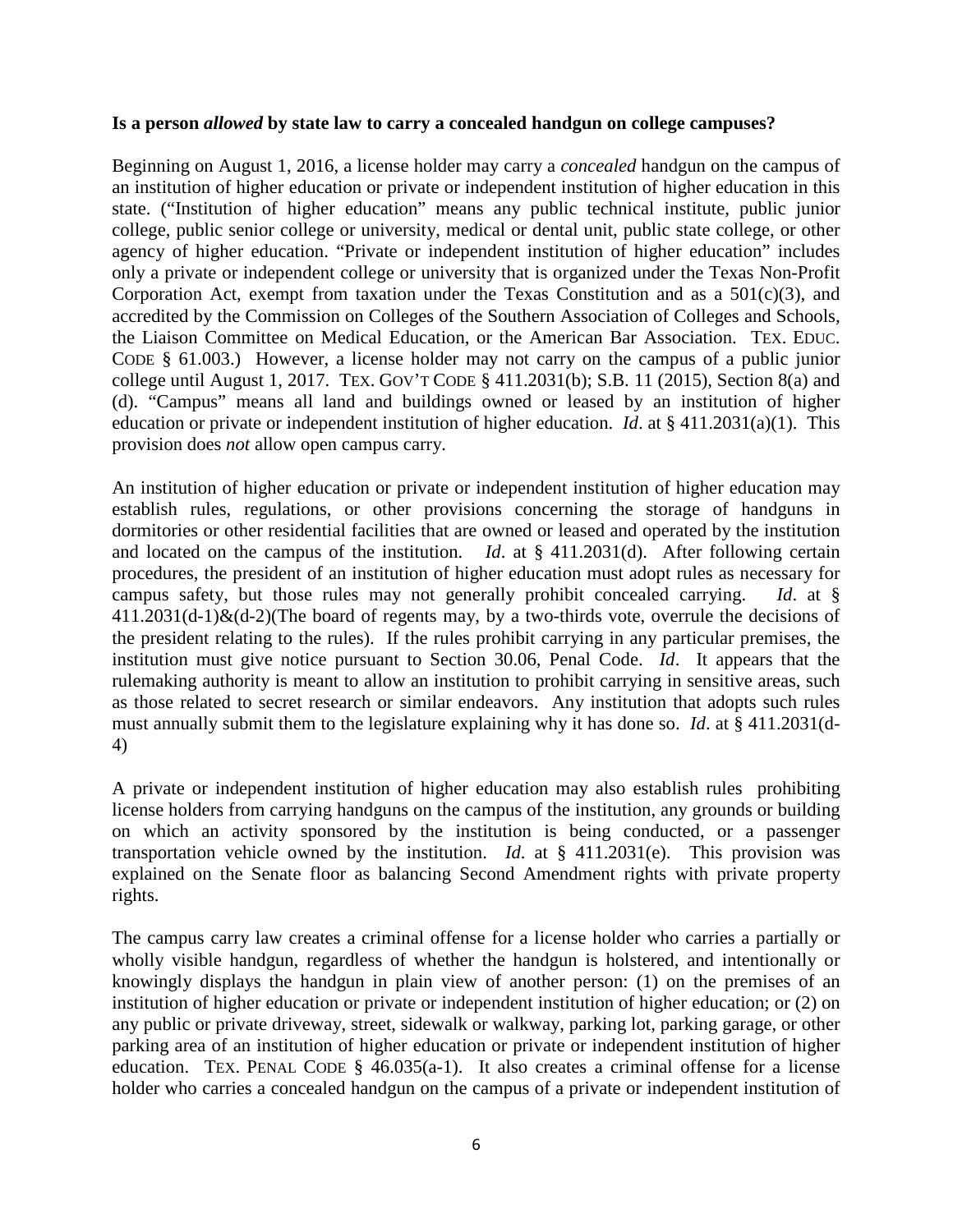higher education that has prohibited carry by rule and given notice under Penal Code Section 30.06 that carrying is prohibited. *Id*. at § 46.035(a-2). Finally, it creates a criminal offense for a license holder who carries a concealed handgun in any area on the campus of an institution of higher education in which the institution has by rule prohibited such carry. *Id*. at § 46.035(a-3).

#### <span id="page-6-0"></span>**In what places is a person** *allowed* **by state law to** *openly* **carry a firearm?**

#### <span id="page-6-1"></span>*Long Guns (e.g., Rifles and Shotguns)*

The state has no licensing scheme for long guns. Because state law governs firearms, and because it does not prohibit the carrying of a rifle or shotgun in a public place, a person is generally allowed to carry those weapons in public in Texas.

Article I, Section 23, of the Texas Constitution, the "Right to Keep and Bear Arms" provision, provides that:

Every citizen shall have the right to keep and bear arms in the lawful defense of himself or the State; but the Legislature shall have power, by law, to regulate the wearing of arms, with a view to prevent crime.

The above provision is the starting point for whether a person may possess or openly carry a firearm. It allows lawful carrying of firearms, but it also authorizes the state legislature to regulate to prevent crime. Contrary to the opinion of some, neither the Texas Constitutional provision above, nor the U.S. Constitutional provision, is absolute. U.S. Const., Amend. II ("A well regulated militia being necessary to the security of a free state, the right of the people to keep and bear arms shall not be infringed."); *District of Columbia v. Heller*, 554 U.S. 570 (2008)("the Second Amendment right is not unlimited…[i]t is not a right to keep and carry any weapon whatsoever in any manner whatsoever and for whatever purpose."); *Reyes v. State*, 906 S.W.2d 256 (Tex. App. – Fort Worth, 1995), petition for discretionary review granted, reversed 938 S.W.2d 718, rehearing on petition for discretionary review denied (State constitutional right to bear arms does not prevent legislature from prohibiting possession of arms with intent to prevent crime.).

#### <span id="page-6-2"></span>*Handguns without a License*

The open carry of handguns in public is prohibited in Texas, unless the person holds a license to carry a handgun (see next question). An unlicensed person may carry a handgun on private property or in a car or boat (technically, in a "watercraft"). A handgun in a car or boat must be concealed. Carrying a concealed handgun in a car or boat does not require a handgun license. More specifically, the Penal Code provides that a person commits a Class A misdemeanor if he or she intentionally, knowingly, or recklessly carries on or about his or her person a handgun if the person is not: (1) on the person's own premises or premises under the person's control; or (2) inside of or directly en route to a motor vehicle or watercraft that is owned by the person or under the person's control. TEX. PENAL CODE § 46.02(a).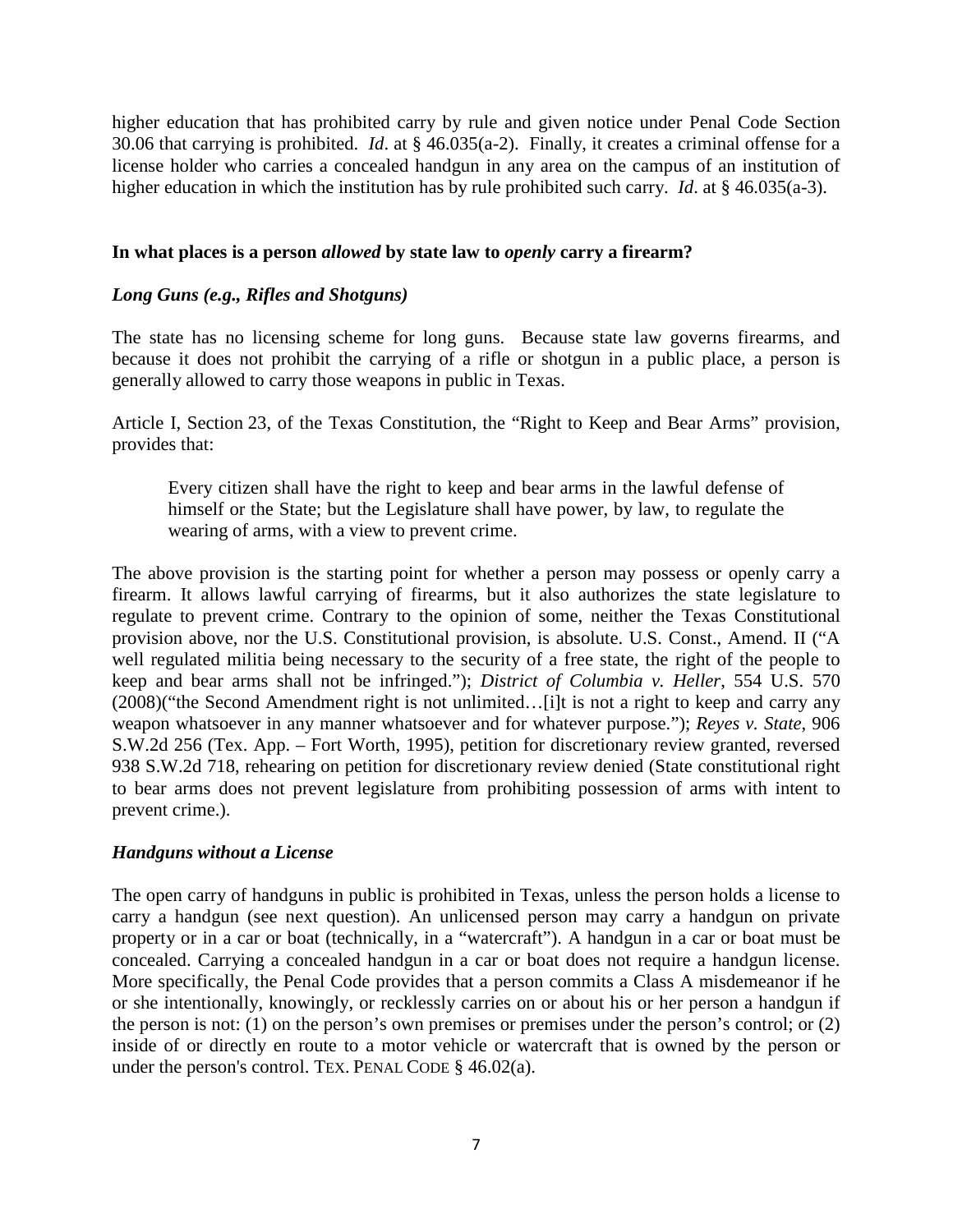In addition, a person commits an offense if the person intentionally, knowingly, or recklessly carries on or about his or her person a handgun in a motor vehicle or watercraft that is owned by the person or under the person's control at any time in which: (1) the handgun is in plain view; or (2) the person is engaged in criminal activity, other than a Class C misdemeanor that is a violation of a law or ordinance regulating traffic or boating. *Id.* § 46.02(a-1). Also, a person may not carry a handgun if prohibited by law from doing so (e.g., if the person is on parole or probation or is a member of a criminal street gang).

Courts have concluded that states have a right to regulate the carrying of handguns, and that neither the Texas nor U.S. Constitutions limit that authority. (The constitutional right "to keep or bear arms in self-defense or in the defense of the state," is no defense to an indictment for carrying a pistol contrary to the statute. *Heller*, 554 U.S. 570; *Masters v. State,* 685 S.W.2d 654 (Tex. Crim. App. 1985), certiorari denied 106 S.Ct. 155, 474 U.S. 853, 88 L.Ed.2d 128 (Article 1, Section 23, of the Texas Constitution, providing that the legislature shall have power to regulate wearing of arms authorizes Penal Code limitations that define the crime of unlawfully carrying a weapon.).

# <span id="page-7-0"></span>*Handguns with a License*

A license holder may generally openly carry a handgun in a hip or shoulder holster beginning January 1, 2016. But see the previous questions ("In what places is a person *prohibited* by state law to carry a firearm?" and "Is a person *allowed* by state law to carry a concealed handgun on college campuses?") for numerous limitations on that authority.

#### <span id="page-7-1"></span>**In what places is a person** *allowed* **by state law to** *concealed* **carry a firearm?**

#### <span id="page-7-2"></span>*Long Guns (e.g., Rifles and Shotguns)*

The state has no licensing scheme for long guns. Because state law governs firearms, and because it does not prohibit the carrying of a rifle or shotgun in a public place, a person is generally allowed to carry those weapons in public in Texas.

#### <span id="page-7-3"></span>*Handguns without a License*

An unlicensed person may carry a handgun on private property or in a car or boat (technically, in a "watercraft"). A handgun in a car or boat must be concealed. Carrying a concealed handgun in a car or boat does not require a handgun license. More specifically, the Penal Code provides that a person commits a Class A misdemeanor if he or she intentionally, knowingly, or recklessly carries on or about his or her person a handgun if the person is not: (1) on the person's own premises or premises under the person's control; or (2) inside of or directly en route to a motor vehicle or watercraft that is owned by the person or under the person's control. TEX. PENAL CODE  $§$  46.02(a).

In addition, a person commits an offense if the person intentionally, knowingly, or recklessly carries on or about his or her person a handgun in a motor vehicle or watercraft that is owned by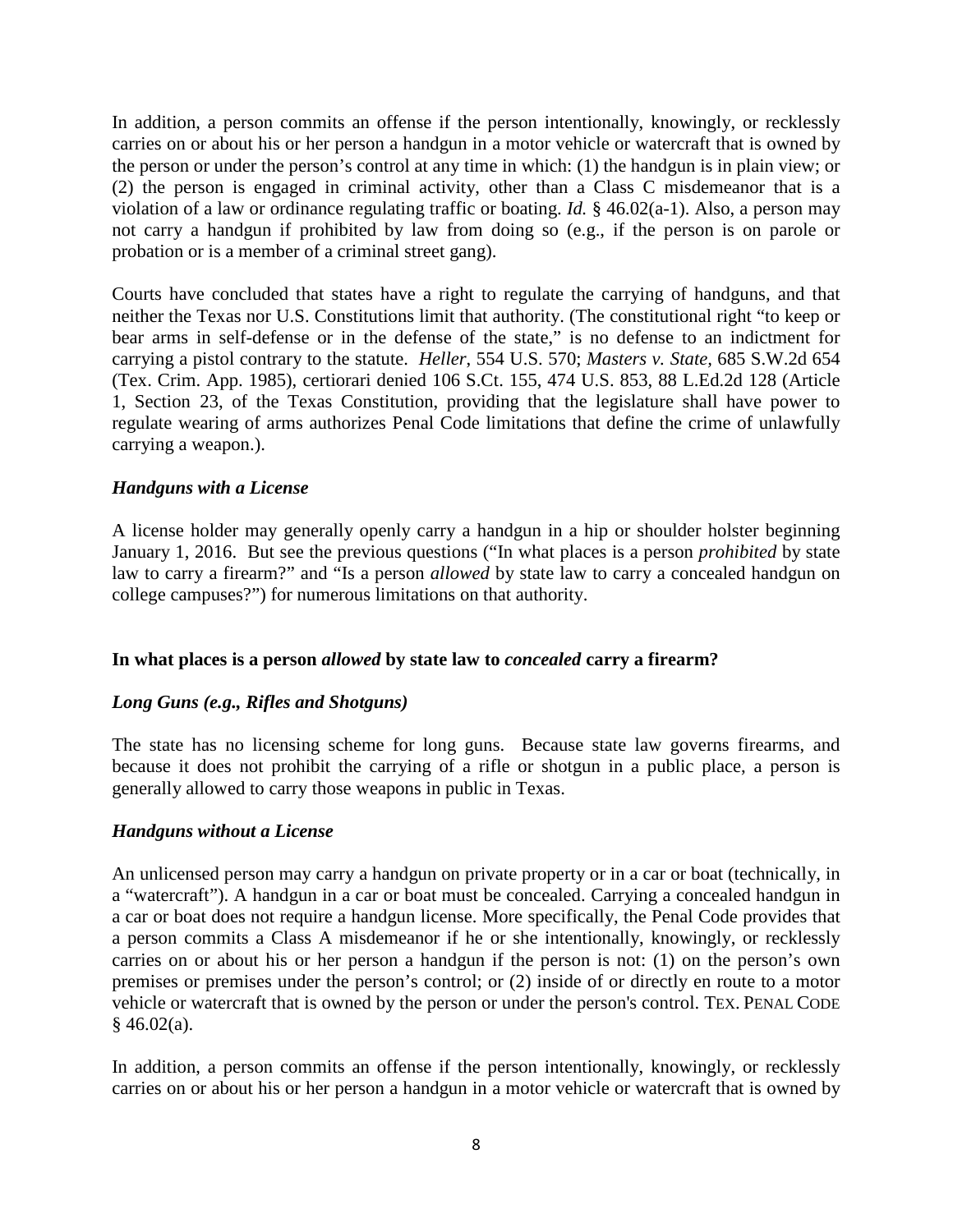the person or under the person's control at any time in which: (1) the handgun is in plain view; or (2) the person is engaged in criminal activity, other than a Class C misdemeanor that is a violation of a law or ordinance regulating traffic or boating. *Id.* § 46.02(a-1). Also, a person may not carry a handgun if prohibited by law from doing so (e.g., if the person is on parole or probation or is a member of a criminal street gang).

#### <span id="page-8-0"></span>*Handguns with a License*

A license holder may generally concealed carry a handgun. *See generally* TEX. GOV'T CODE Chapter 411, Subchapter H. But see the previous questions ("In what places is a person *prohibited* by state law to carry a firearm?" and "Is a person *allowed* by state law to carry a concealed handgun on college campuses?") for numerous limitations on that authority.

#### <span id="page-8-1"></span>**In what ways does state law expressly** *preempt* **a city from regulating firearms?**

State law relating to firearms expressly preempts municipal authority over: (1) the transfer, private ownership, keeping, transportation, licensing, or registration of firearms, air guns, ammunition, or firearm or air gun supplies; or (2) the discharge of a firearm or air gun (e.g., a pellet, BB, or paintball gun) at a sport shooting range (defined as a business establishment, private club, or association that operates an area for the discharge or other use of firearms for silhouette, skeet, trap, black powder, target, self-defense, or similar recreational shooting). TEX. LOCAL GOV'T CODE §§ 229.001(a); 229.001(e)(1) & (e)(2).

In addition, S.B. 273 passed in 2015. The bill is effective on September 1, 2015, and provides that: (1) a state agency or a political subdivision of the state may not provide notice that a concealed handgun licensee is prohibited from entering or remaining on a premises or other place owned or leased by the governmental entity unless license holders are actually prohibited by state law from carrying a handgun on the premises; (2) a state agency or a political subdivision of the state that improperly posts notice is liable for a civil penalty of: (a) not less than \$1,000 and not more than \$1,500 for the first violation; and (b) not less than \$10,000 and not more than \$10,500 for the second or a subsequent violation; (3) a citizen of this state or a person licensed to carry a concealed handgun may file a complaint with the attorney general that a state agency or political subdivision has improperly posted notice; (4) before a suit may be brought against a state agency or a political subdivision of the state for improperly posting notice, the attorney general must investigate the complaint to determine whether legal action is warranted; (5) if legal action is warranted, the attorney general must give the chief administrative officer of the agency or political subdivision charged with the violation a written notice that gives the agency or political subdivision 15 days from receipt of the notice to remove the sign and cure the violation to avoid the penalty; and (6) if the attorney general determines that legal action is warranted and that the state agency or political subdivision has not cured the violation within the 15-day period, the attorney general or the appropriate county or district attorney may sue to collect the civil penalty, and the attorney general may also file a petition for a writ of mandamus or apply for other appropriate equitable relief.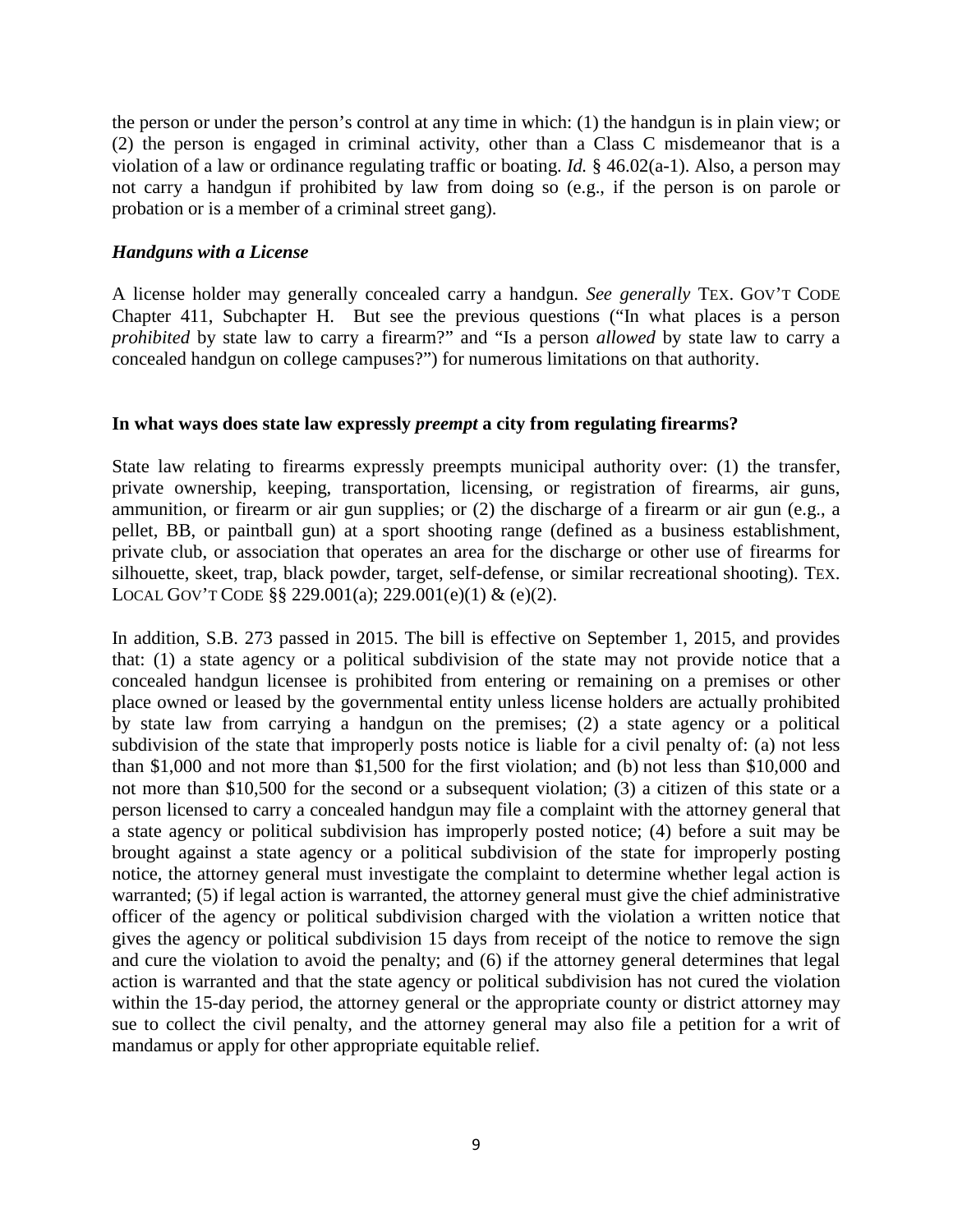As written, the bill applies only to a concealed handgun sign under Texas Penal Code Section 30.06. It will likely be amended in 2017 to apply to the new open carry sign under Section 30.07.

### <span id="page-9-0"></span>**In what ways does state law expressly** *authorize* **a city to regulate firearms?**

The Local Government Code expressly authorizes a city to regulate the following:

- 1. the discharge of firearms or air guns within the limits of the city, other than at a sport shooting range (a city can prohibit or regulate the discharge of a firearm or other weapons within the city's original city limits, but may not do so in annexed areas and the extraterritorial jurisdiction in certain circumstances—see next question). Tex. Atty. Gen. Op. No. GA-0862 (2011);
- 2. the use of property, the location of a business, or uses at a business under the city's fire code, zoning ordinance, or land-use regulations as long as the code, ordinance, or regulations are not used to circumvent the prohibition against regulating the transfer, private ownership, keeping, transportation, licensing, or registration of firearms, air guns, ammunition, or firearm or air gun supplies, or the discharge of a firearm or air gun at a sport shooting range;
- 3. the use of firearms or air guns in the case of an insurrection, riot, or natural disaster if the city finds the regulations necessary to protect public health and safety (This exception does not authorize the seizure or confiscation of any firearm, air gun, or ammunition from an individual who is lawfully carrying or possessing the firearm, air gun, or ammunition);
- 4. the carrying of a firearm or air gun by a person *other than a person licensed to carry a handgun* at a:
	- a. public park (For example, a city could prohibit anyone other than a handgun license holder from carrying a firearm in a city park. Tex. Atty. Gen. Op. No. DM-364 (1995));
	- b. public meeting of a municipality, county, or other governmental body (A city may prohibit a license holder from attending a meeting with a handgun by posting notice under Penal Code Sections 30.06 and/or 30.07 that doing so is prohibited);
	- c. political rally, parade, or official political meeting; or
	- d. nonfirearms-related school, college, or professional athletic event;

(Note: Items 4a and 4b do not allow municipal regulation if the firearm or air gun is in or is carried to or from an area designated for use in a lawful hunting, fishing, or other sporting event and the firearm or air gun is of the type commonly used in the activity. TEX. LOCAL GOV'T CODE § 229.001(c).)

5. the hours of operation of a sport shooting range, except that the hours of operation may not be more limited than the least limited hours of operation of any other business in the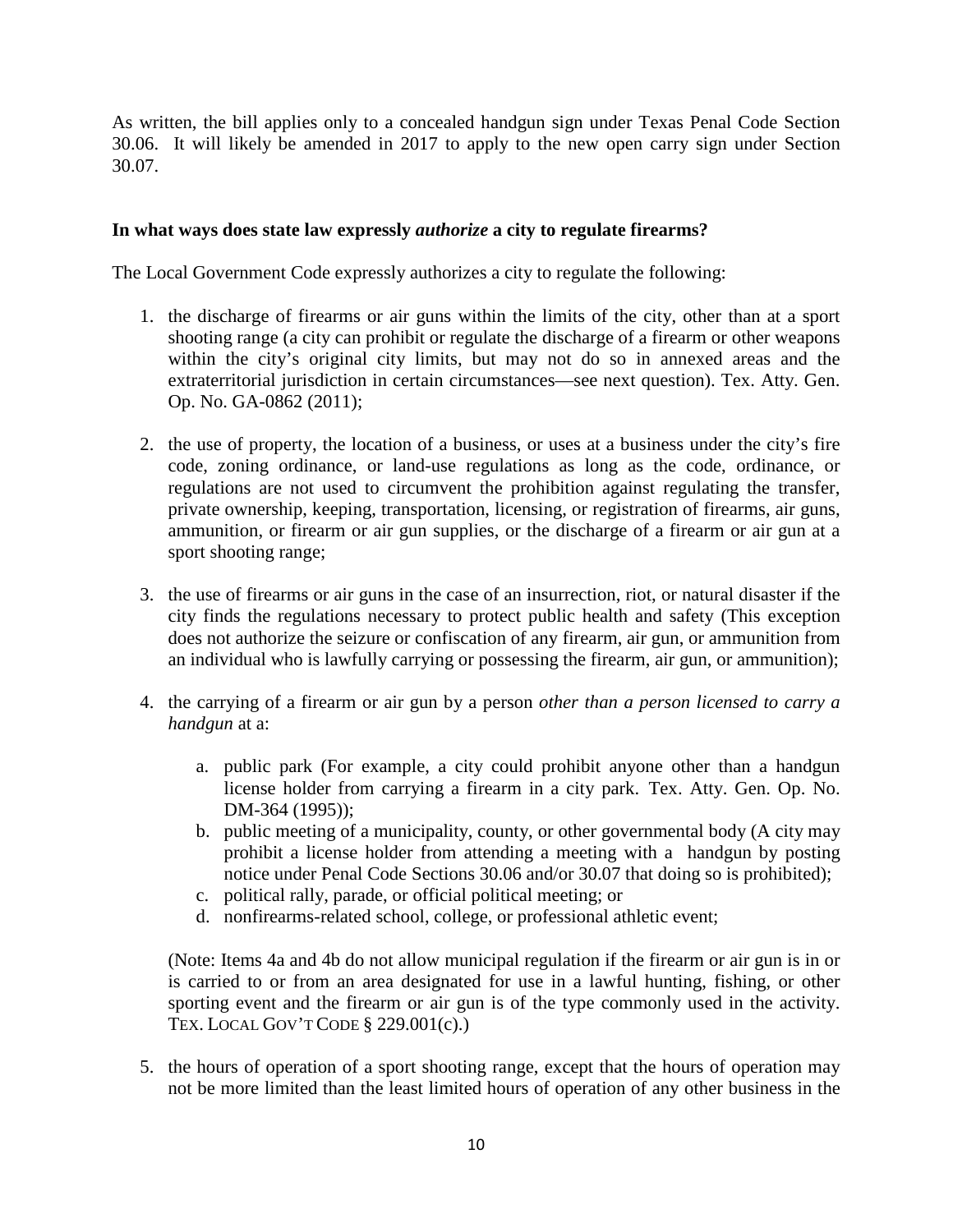municipality other than a business permitted or licensed to sell or serve alcoholic beverages for on-premises consumption; or

6. the carrying of an air gun by a minor on: (a) public property; or (b) private property without consent of the property owner.

*Id.* § 229.001(b). The exceptions above are relatively narrow. For example, the Local Government Code preempts a city housing authority from regulating a tenant's otherwise lawful possession of firearms. Tex. Atty. Gen. Op. No. DM-71 (1991).

Moreover, if a city regulates in violation of state law, the attorney general may bring an action in the name of the state to obtain a temporary or permanent injunction against the violation. TEX. LOCAL GOV'T CODE § 229.001(f).

S.J.R. 22 will be put to the Texas voters on November 3, 2015. The bill proposes an amendment to the Texas Constitution (a new Section 34 to Article I) that will: (1) enshrine in that document that the people have the right to hunt, fish, and harvest wildlife, including by the use of traditional methods, subject to laws or regulations to conserve and manage wildlife and preserve the future of hunting and fishing; and (2) provide that: (a) hunting and fishing are preferred methods of managing and controlling wildlife; (b) the amendment does not affect any provision of law relating to trespass, property rights, or eminent domain; and (c) the amendment does not affect the power of the legislature to authorize a city to regulate the discharge of a weapon in a populated area in the interest of public safety. The amendment actually clarifies existing law relating to city regulation of the discharge of firearms.

#### <span id="page-10-0"></span>**In what ways does state law expressly** *prohibit* **city regulation of firearms?**

In addition to the general state law preemption of municipal authority discussed in the question above, other laws have been enacted in recent sessions that expressly prohibit municipal regulation in certain circumstances.

At the request of various landowners and other groups, the legislature amended state law in 2005 (S.B. 734) to limit municipal authority over certain firearms discharges. According to the bill analysis for the legislation:

In some parts of the state, large tracts of land that have traditionally been used for hunting leases have been annexed. Upon annexation, the municipality frequently informs the owners of these large tracts that they can no longer discharge firearms on the property, thereby ending their right to lease their property for hunting. Many owners of these large tracts depend on the revenue generated from their hunting leases.

Because of that analysis and the subsequent passage of legislation, a city may not apply a regulation relating to the discharge of firearms or other weapons in the extraterritorial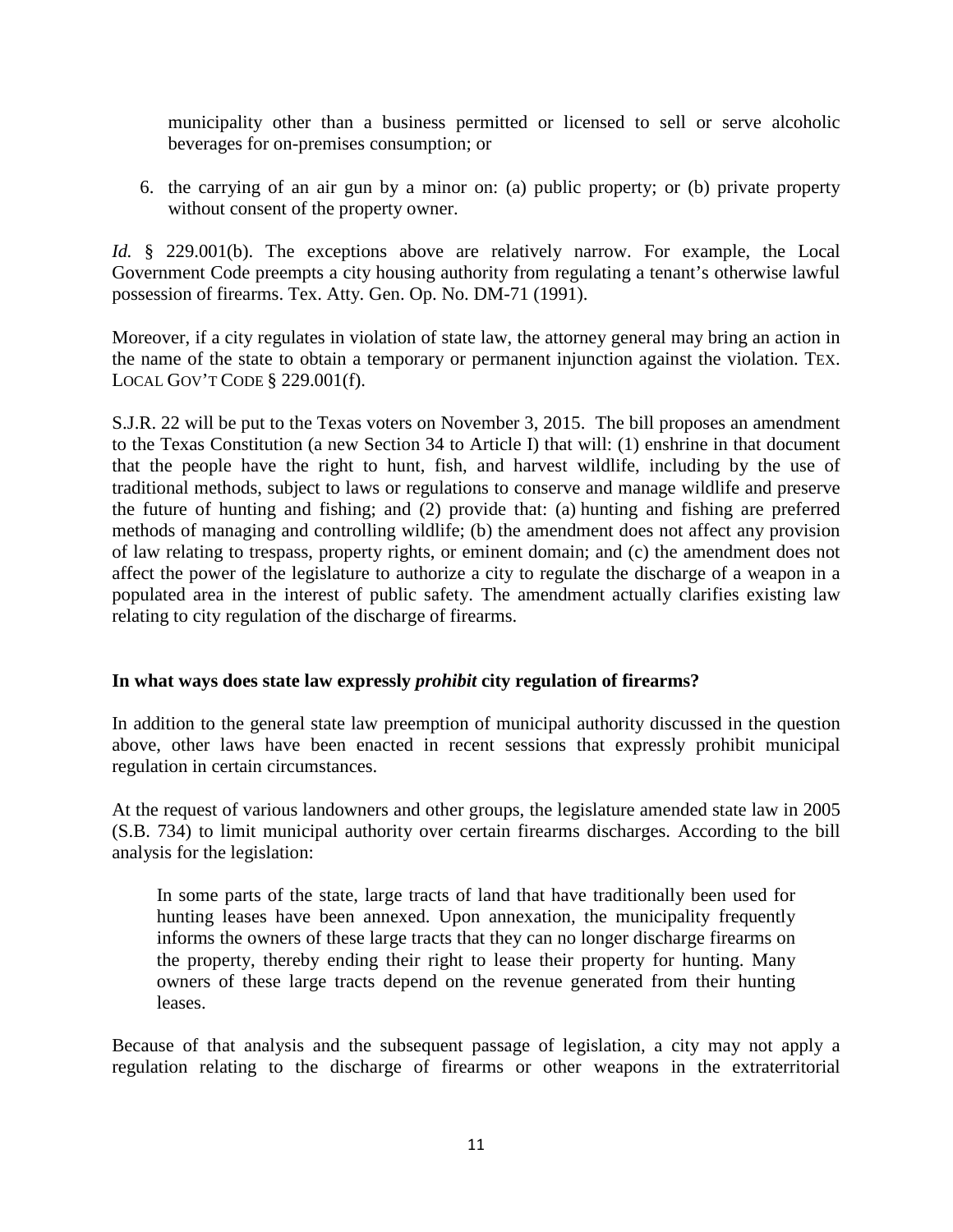jurisdiction of the city or in an area annexed by the municipality after September 1, 1981, if the firearm or other weapon is:

- 1. a shotgun, air rifle or pistol, BB gun, or bow and arrow discharged on a tract of land of 10 acres or more and more than 150 feet from a residence or occupied building located on another property in a manner not reasonably expected to cause a projectile to cross the boundary of the tract; or
- 2. a center fire or rim fire rifle or pistol of any caliber discharged on a tract of land of 50 acres or more and more than 300 feet from a residence or occupied building located on another property; and in a manner not reasonably expected to cause a projectile to cross the boundary of the tract.

TEX. LOCAL GOV'T CODE § 229.002. The 1981 date is relevant because that was the date of enactment of another law commonly known as the Agriculture Protection Act (APA) – Chapter 251 of the Agriculture Code. The APA generally prohibits a city from applying nuisance regulations to an agricultural operation if doing so would negatively affect the operation. The Local Government Code provisions reference back to the APA, which makes the firearms limitations above retroactive to property annexed after 1981.

The law, in response to alleged shotgun pellets raining down on a school adjacent to a dove lease, was later amended to give cities in Collin and Tarrant Counties additional authority. *Id*. §§ 229.003 & 229.004.

# <span id="page-11-0"></span>**Can a city prohibit firearms in a city building or facility?**

#### <span id="page-11-1"></span>*Concealed or Open Handgun Carry by Handgun License Holder*

A city has very limited authority to prohibit a license holder from carrying in city facilities to which the general public has access. As mentioned in the second question, above, state law prohibits a license holder from carrying a handgun on the premises: (1) of a polling place on the day of an election or while early voting is in progress; and (2) any government court or offices utilized by the court, unless pursuant to written regulations or written authorization of the court. (Note: Attorney general opinion request RQ-0040-KP (July 24, 2015) asks numerous questions about this provision.)

In addition, a city has the option of posting a specific notice to prohibit a license holder from carrying in the room or rooms where a meeting of a governmental entity is held and if the meeting is an open meeting subject to the Open Meetings Act. TEX. PENAL CODE § 46.035(c) & (i); § 30.06 & 30.07. (Texas Penal Code § 30.06(c)(3)(A) & 30.07(c)(3)(A) require that the sign giving the notice contain certain language that is printed in a certain size.)

The law also allows a person to receive notice from the owner of the property (i.e., the city) or someone with apparent authority to act for the owner by oral or written communication. TEX. PENAL CODE § 30.06(b) & 30.07(b). In other words, a city employee could ask a license holder who is carrying to leave a meeting, even if the written notice is not posted, if the city council has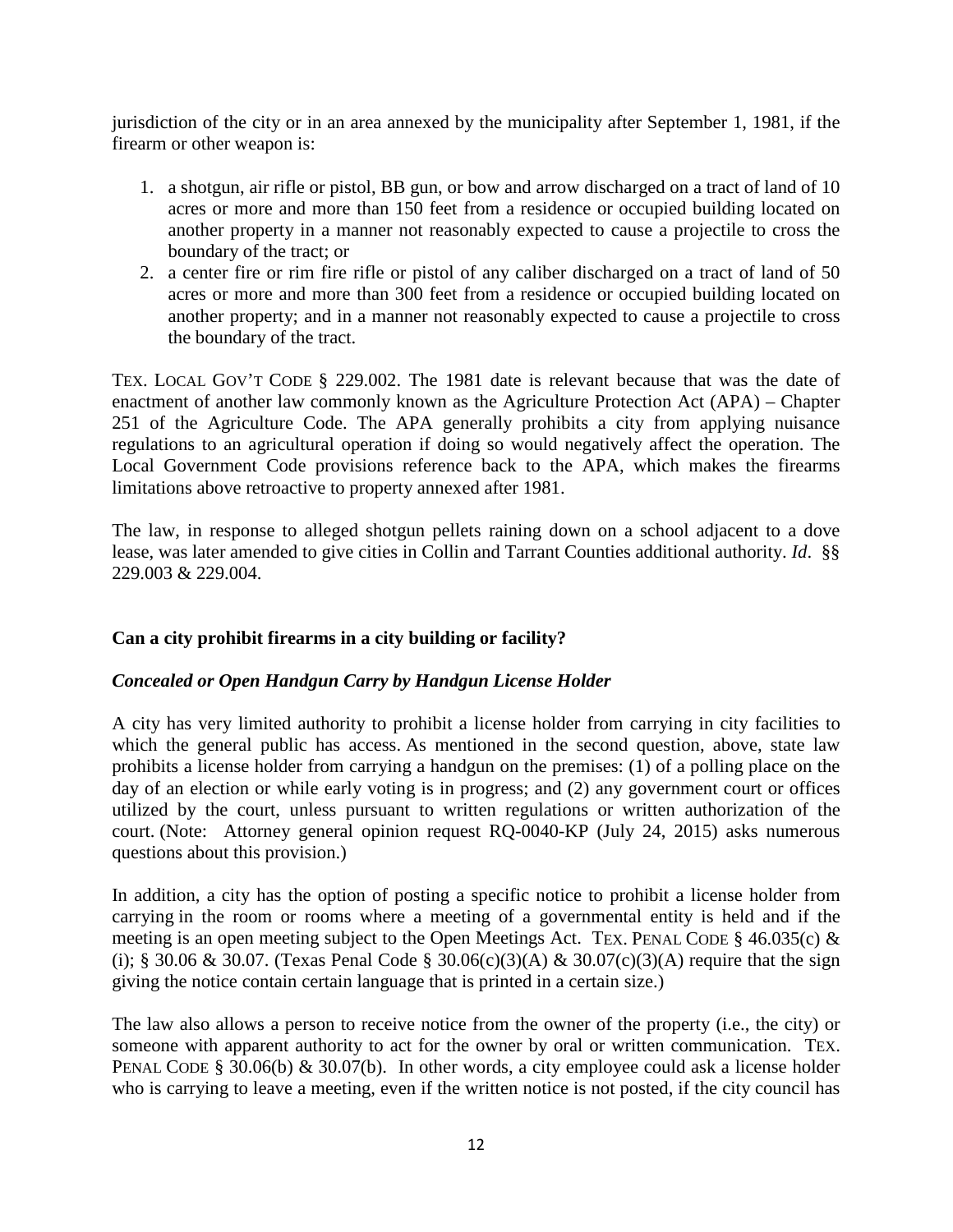enacted a prohibition. Another method of providing notice could be a card to hand to attendees or the printing of the Penal Code 30.06 or 30.07 statements on the actual agenda. *Id*. at § 30.06(c)(3)(A) & 30.07(c)(3)(A).

The ignoring of notice by a license holder is a Class C misdemeanor, except that the offense is a Class A misdemeanor if it is shown on the trial of the offense that, after entering the property, the license holder was personally given the notice by oral communication and subsequently failed to depart. *Id*. at § 30.06(d) & 30.07(d).

City councilmembers or other city officials who hold a handgun license have no special right to carry a handgun into a meeting. However, if a city council does not post notice that license holders are prohibited from carrying their handguns in the meeting room, *any* license holder may do so (unless the building where the meeting room is located also houses a polling place during an election or a city's municipal court and/or and office used by the court).

A "no firearms allowed" or similar sign has no effect on a license holder's ability to carry a handgun on property in which he is otherwise lawfully present. *Id.* § 30.05(f). But the fact that a person holds a license does not grant him any special right of access to city buildings and facilities that are not open to the general public. In other words, a city can't deny a license holder from carrying where he is otherwise authorized to be, but a city can prohibit any person who is not a city employee from going into certain areas.

# <span id="page-12-0"></span>*Firearms in General*

Yes, so long as the city provides notice that carrying firearms is prohibited in the building. Under Penal Code  $30.05(a)(1)$  & (2), the state's criminal trespass statute, "[a] person commits an offense if the person enters or remains on or in property of another…without effective consent and the person: had notice that the entry was forbidden…or received notice to depart but failed to do so."

"Notice" means oral or written communication by the owner or someone with apparent authority to act for the owner. A sign or signs posted on the property or at the entrance to the building, reasonably likely to come to the attention of intruders, indicating that entry is forbidden while carrying a firearm should be sufficient. TEX. PENAL CODE §  $30.05(b)(A) \& (C)$ . In other words, a sign stating "No Firearms Allowed" should be sufficient.

The penalty under the criminal trespass statute would generally be a Class B misdemeanor. However, it is a Class A misdemeanor if a person carries a deadly weapon during the commission of the offense or is on a "Critical infrastructure facility." A critical infrastructure facility means, among other places, if completely enclosed by a fence or other physical barrier that is obviously designed to exclude intruders:

- 1. an electrical power generating facility, substation, switching station, electrical control center, or electrical transmission or distribution facility;
- 2. a water intake structure, water treatment facility, wastewater treatment plant, or pump station; or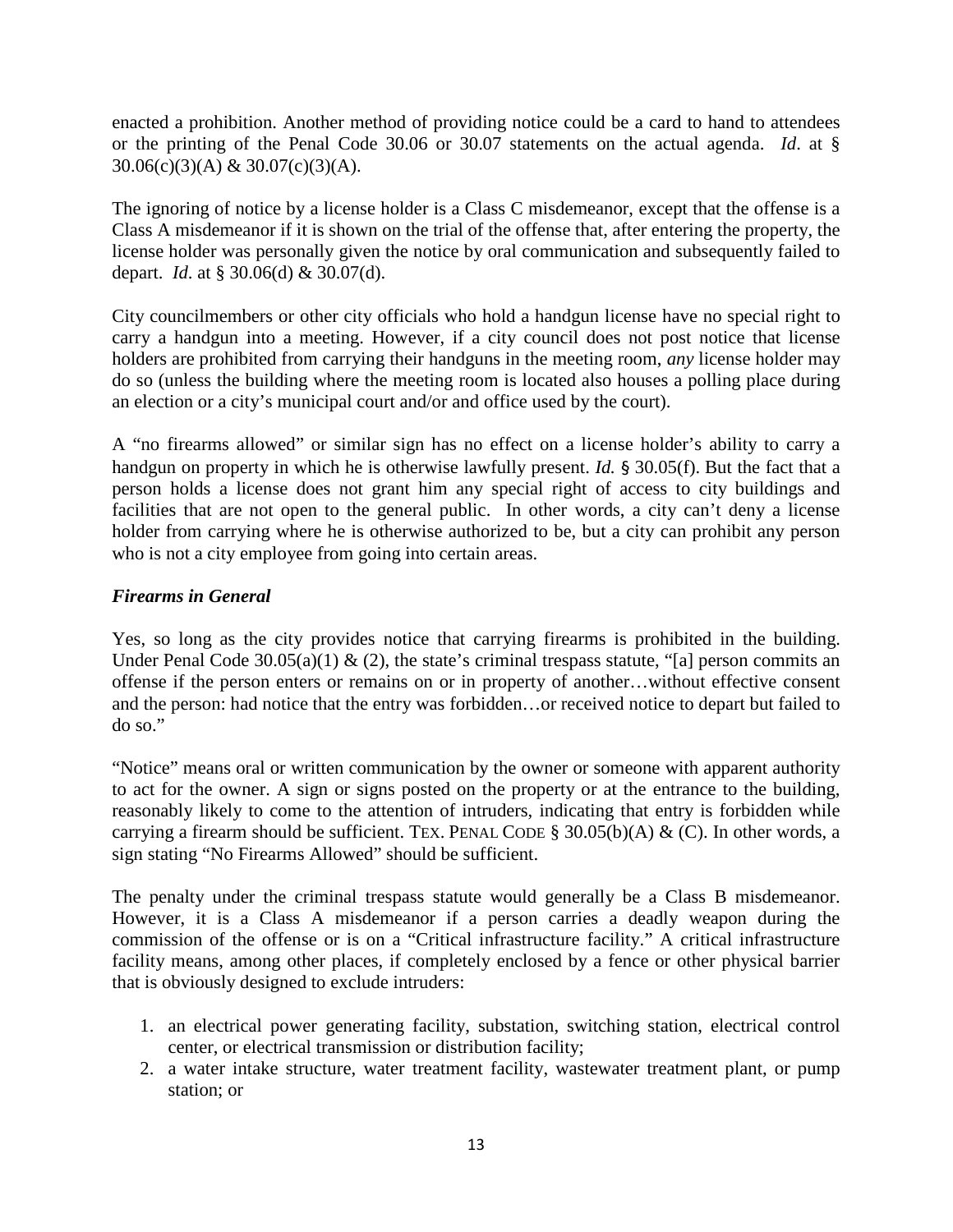3. a natural gas transmission compressor station.

*Id.* § 30.05. Certain public safety officers and employees of the owner are exempt from this provision. *Id.* § 30.05(e).

# <span id="page-13-0"></span>**What federal law governs a police officer's authority to question a person who is legally carrying a firearm?**

The Fourth Amendment of the U.S. Constitution. That amendment protects "[t]he right of the people to be secure in their persons…against unreasonable searches and seizures." U.S. CONST., Amend. IV. "The Fourth Amendment does not proscribe all contact between the police and citizens, but is designed 'to prevent arbitrary and oppressive interference by enforcement officials with the privacy and personal security of individuals.'" *I.N.S. v. Delgado*, 466 U.S. 210, 215 (1984) (quoting *United States v. Martinez–Fuerte*, 428 U.S. 543, 554 (1976)).

Although brief encounters between police and citizens require no objective justification, it is clearly established that an investigatory detention of a citizen by an officer must be supported by reasonable articulable suspicion that the individual is engaged in criminal activity. *Terry v. Ohio*, 392 U.S. 1 (1968); *United States v. Weaver*, 282 F.3d 302, 309 (4th Cir. 1968).

And, "where a state permits individuals to openly carry firearms, the exercise of this right, without more, cannot justify an investigatory detention." *U.S. v. Black*, 707 F.3d 531 (4th Circ. 2013). At least one federal appeals court has stated that "permitting such a justification would eviscerate Fourth Amendment protections for lawfully armed individuals in those states." *Id*.

City employees should arguably follow the same restrictions. For example, if a person enters a city library or recreation facility with a holstered handgun, the employees should do nothing unless the person causes a disturbance. If that happens, summoning law enforcement is the best course of action. In every case, each law enforcement agency should consult with legal counsel to understand its authority to investigate a person who is openly carrying in Texas.

#### <span id="page-13-1"></span>**Can a police officer arrest or disarm a person who is legally carrying a long gun (e.g., a rifle or shotgun) in public?**

Not without a reasonable suspicion of other illegal conduct. Because the Texas Constitution allows it, and because the legislature has not prohibited it, carry of a long gun is legal.

Of course, state law does provide restrictions to ensure public safety. Penal Code Section 42.01 governs disorderly conduct. It provides that a person commits a Class B misdemeanor offense if he or she intentionally or knowingly "displays a firearm or other deadly weapon in a public place in a manner calculated to alarm." TEX. PENAL CODE § 42.01(8); *see also* TEX. LOCAL GOV'T CODE § 229.001(7)(d).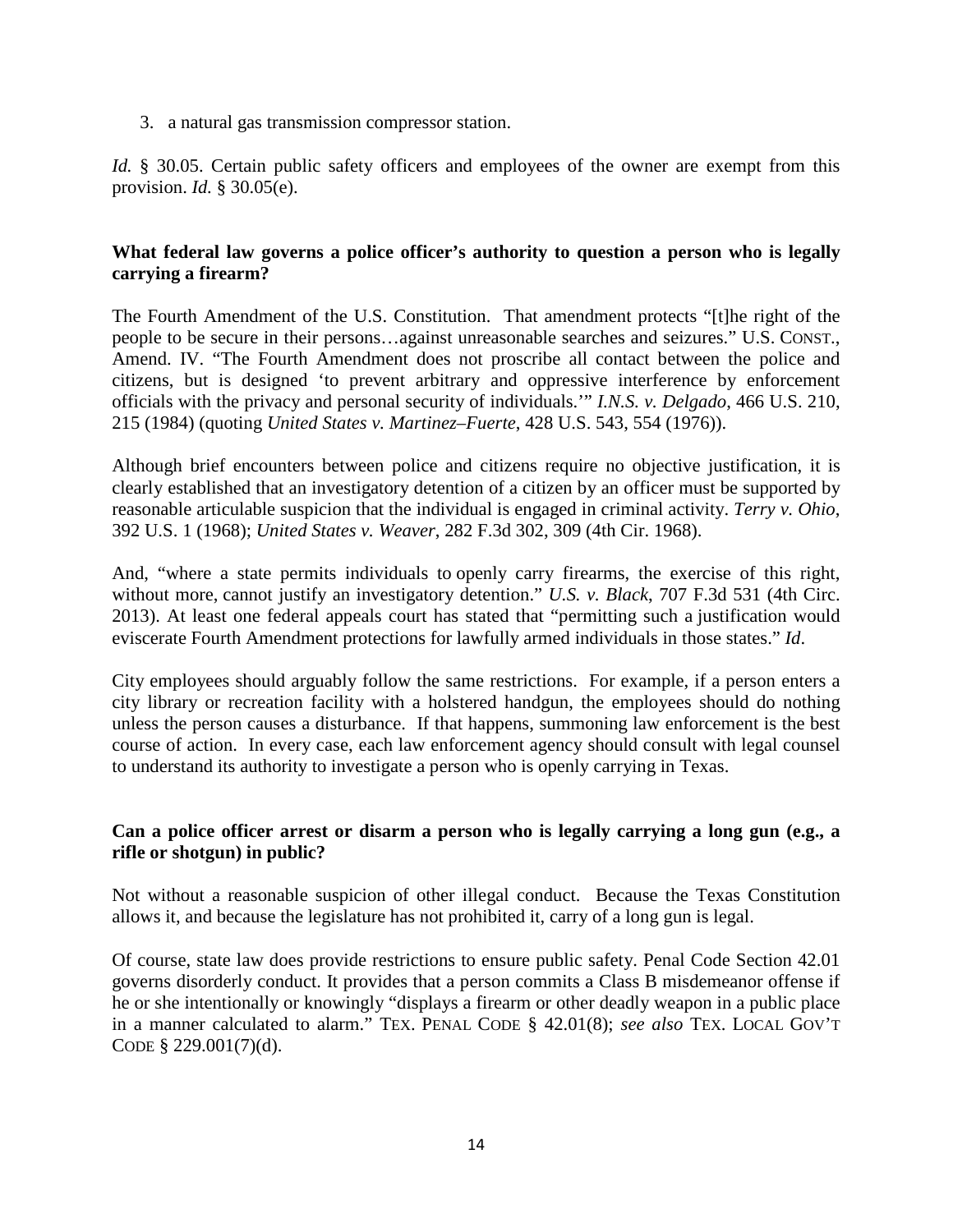If a peace officer encounters a person with a long gun, it is within his or her authority to inquire about the weapon. However, if the person is not holding the weapon at ready, pointing the weapon, brandishing it in a threatening manner, or otherwise using it in a manner calculated to cause alarm, the officer—without more—has limited authority to disarm the person.

# <span id="page-14-0"></span>**Are there specific rules relating to whether a police officer can question or disarm a person who is openly carrying a holstered handgun in public?**

Yes. State law gives a peace officer more authority to disarm a license holder who is carrying a handgun than it does for a non-licensed long gun carrier. See TEX. GOV'T CODE § 411.207. If a license holder is carrying a handgun on or about the license holder's person when a peace officer demands that the license holder display identification, the license holder shall display both the license holder's driver's license or identification certificate and the license holder's handgun license. *Id*. at § 411.205.

Moreover, a peace officer who is acting in the lawful discharge of the officer's official duties may disarm a license holder at any time the officer reasonably believes it is necessary for the protection of the license holder, officer, or another individual. The peace officer shall return the handgun to the license holder before discharging the license holder from the scene if the officer determines that the license holder is not a threat to the officer, license holder, or another individual and if the license holder has not violated any law that results in arrest. *Id*. at § 411.207(a).

# <span id="page-14-1"></span>**Can you show in chart form the basic rules for where a private individual can carry a firearm?**

Absolutely. This chart does not cover every situation, but rather provides a general overview as to where a private citizen may carry a firearm (i.e., it doesn't list exceptions for peace officers, etc.). It is not meant as legal advice.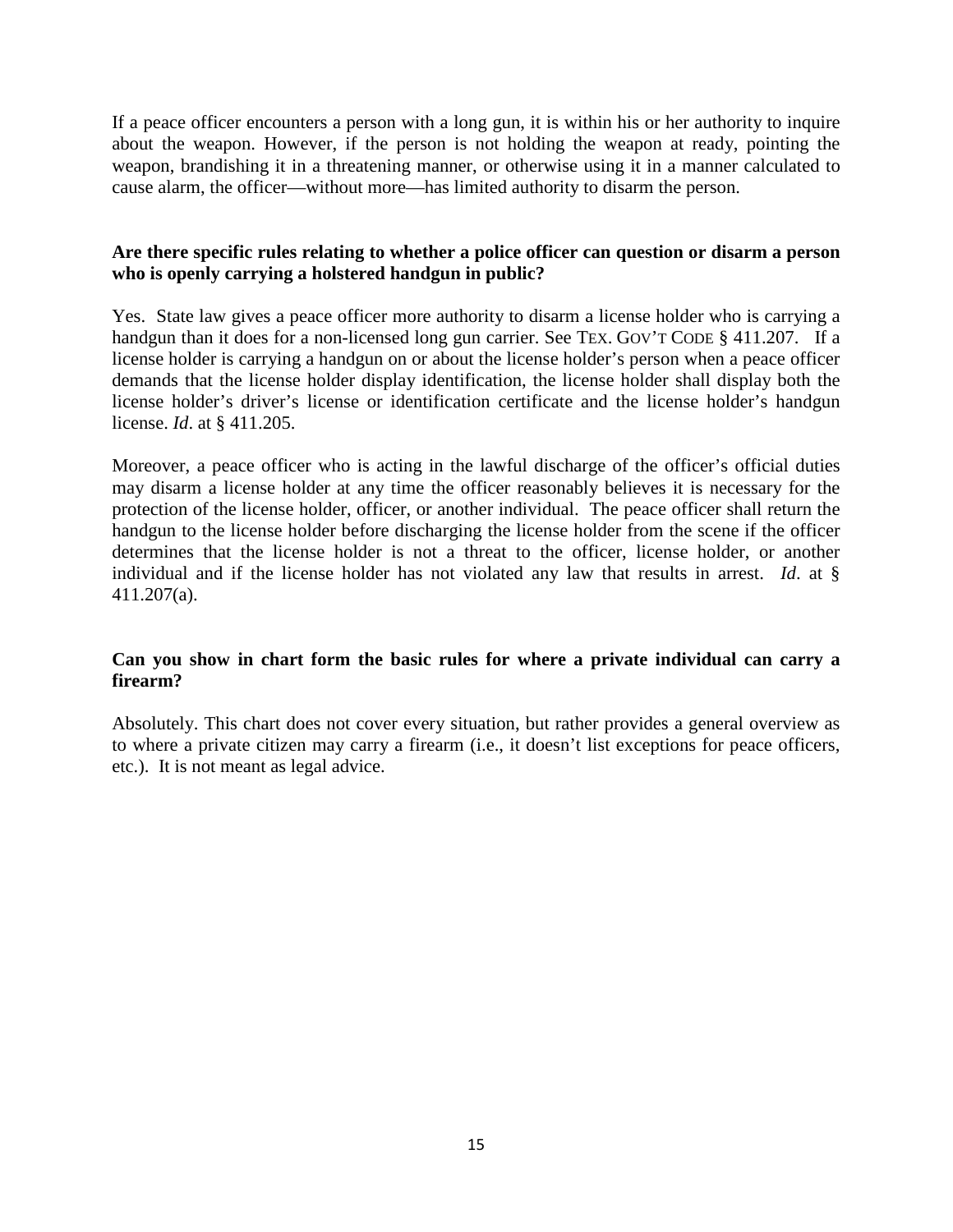| <b>Chart: General Overview of Private Texas Citizen Firearm Carry Laws</b>                                   |                                                                            |                                                                                                         |
|--------------------------------------------------------------------------------------------------------------|----------------------------------------------------------------------------|---------------------------------------------------------------------------------------------------------|
| <b>Activity/Location:</b>                                                                                    | Allowed?                                                                   | <b>Legal Basis:</b>                                                                                     |
|                                                                                                              | <b>Any Firearm</b>                                                         |                                                                                                         |
| Physical premises of a school or educational insititution (But see licensed campus carry, under              | No, unless pursuant to written regulations or written                      |                                                                                                         |
| "Handgun Concealed Carry," below.)                                                                           | authorization of the institution                                           | Penal Code $46.03(a)(1)$                                                                                |
| Grounds or building on which an activity sponsored by a school or educational institution is being           | No, unless pursuant to written regulations or written                      |                                                                                                         |
| conducted (But see licensed campus carry, under "Handgun Concealed Carry," below.)                           | authorization of the institution                                           | Penal Code $46.03(a)(1)$                                                                                |
| Passenger transportation vehicle of a school or educational institution, whether the school or educational   |                                                                            |                                                                                                         |
| institution is public or private (But see licensed campus carry, under "Handgun Concealed Carry,"            | No, unless pursuant to written regulations or written                      | Penal Code $46.03(a)(1)$                                                                                |
| below.)                                                                                                      | authorization of the institution                                           |                                                                                                         |
| Premises of a polling place on the day of an election or while early voting is in progress (i.e., "premises" |                                                                            |                                                                                                         |
| means a building or a portion of a building. The term does not include any public or private driveway,       | No                                                                         | Penal Code $46.03(a)(2)$                                                                                |
| street, sidewalk or walkway, parking lot, parking garage, or other parking area.)                            |                                                                            |                                                                                                         |
|                                                                                                              |                                                                            | Penal Code 46.03(a)(3) (No sign required but 30.06                                                      |
| Premises that house court or court offices                                                                   | No, unless authorized by court rules                                       | and 30.07 signs recommended to give license holder                                                      |
|                                                                                                              |                                                                            | notice that court or court office is in building)                                                       |
|                                                                                                              |                                                                            |                                                                                                         |
| Premises of a racetrack                                                                                      | N <sub>o</sub>                                                             | Penal Code $46.03(a)(4)$                                                                                |
| Secured area of an airport (i.e., an area of an airport terminal building to which access is controlled by   | N <sub>o</sub>                                                             | Penal Code $46.03(a)(5)$                                                                                |
| the inspection of persons and property under federal law)                                                    |                                                                            |                                                                                                         |
| Within 1,000 feet of a place of execution on a day that a sentence of death is set to be imposed on the      | No, so long as the person received notice that doing                       |                                                                                                         |
| designated premises                                                                                          | so is prohibited (unless the person is on a public road                    | Penal Code $46.03(a)(6)$ & $46.03(i)$                                                                   |
|                                                                                                              | and going to or from his or her home or business)                          |                                                                                                         |
|                                                                                                              | Handguns Open Carry (No License)                                           |                                                                                                         |
| Person's own premises or premises under the person's control                                                 | Yes                                                                        | Penal Code 46.02(a)                                                                                     |
| Generally anywhere else                                                                                      | N <sub>o</sub>                                                             | Penal Code 46.02                                                                                        |
|                                                                                                              | <b>Handgun Concealed Carry (No License)</b>                                |                                                                                                         |
| In car or water craft                                                                                        | Yes, no license required                                                   | Penal $46.02(a)$                                                                                        |
| Generally anywhere else - no license                                                                         | No                                                                         | Gov't Code ch. 411; Penal Code 46.02                                                                    |
|                                                                                                              | <b>Handgun Concealed Carry (With License)</b>                              |                                                                                                         |
| In car or water craft                                                                                        | Yes                                                                        | Penal Code 46.02(a)                                                                                     |
| Generally anywhere else with license                                                                         | Yes, so long as concealed                                                  | Gov't Code ch. 411; Penal Code 46.035                                                                   |
|                                                                                                              |                                                                            |                                                                                                         |
|                                                                                                              |                                                                            | Penal Code 30.06 (Note: It is an exception to the<br>application of this authority to prohibit that the |
|                                                                                                              |                                                                            | property on which the license holder carries a                                                          |
|                                                                                                              |                                                                            | handgun is owned or leased by a governmental                                                            |
| On property of another if receives 30.06 notice that not allowed                                             | No, so long as 30.06 sign is properly posted                               | entity and is not a premises or other place on which                                                    |
|                                                                                                              |                                                                            | the license holder is prohibited from carrying the                                                      |
|                                                                                                              |                                                                            | handgun by other, express provisions listed herein.)                                                    |
|                                                                                                              |                                                                            |                                                                                                         |
| Government meeting                                                                                           | Yes, unless 30.06 sign posted                                              | Penal Code 30.06; 46.035(c)&(i)                                                                         |
| Anytime the handgun is not concealed or the license holder is intoxicated                                    | N <sub>o</sub>                                                             | Penal Code $46.035(a) \& (d)$                                                                           |
| Premises of a TABC-licensed business that derives 51 percent from the sale of alcohol                        | No, sign should be posted                                                  | Penal Code 46.035(b)(1); Gov't Code 411.204(a)                                                          |
| Premises of a high school, collegiate, or professional sporting event (unless sport shooting event)          | No, until August 1, 2016. After that, yes, unless<br>30.06 sign is posted. | Penal Code $46.035(b)(2)$ &(1)                                                                          |
| Premises of a correctional facility                                                                          | No                                                                         | Penal Code 46.035(b)(3)                                                                                 |
|                                                                                                              | No, unless written authorization from administrator to                     |                                                                                                         |
| Hospital or nursing home                                                                                     | license holder                                                             | Penal Code 46.035(b)(4); Gov't Code 411.204(b)                                                          |
|                                                                                                              |                                                                            |                                                                                                         |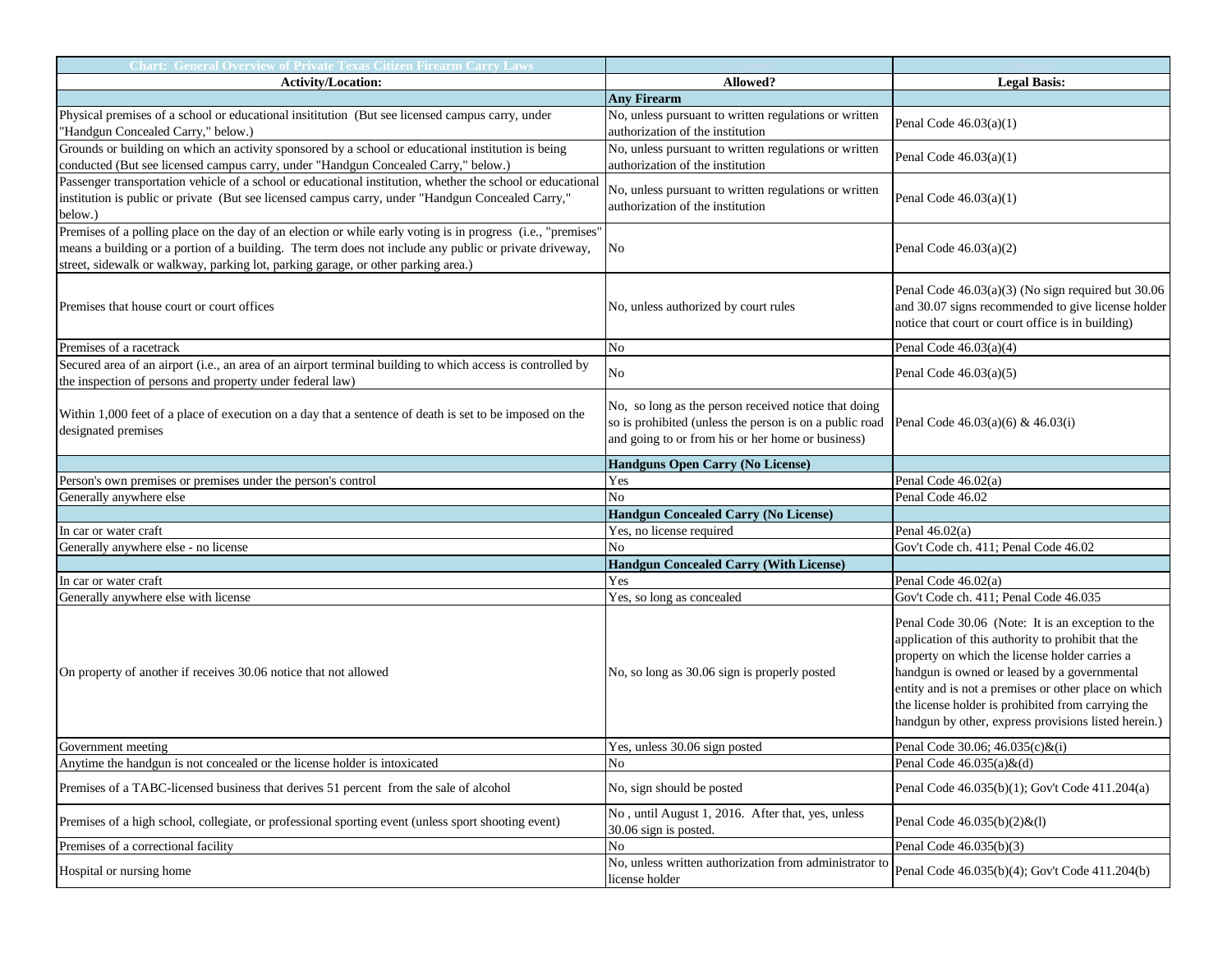| <b>Activity/Location:</b>                                                                                                                                                                                                                                                                                   | Allowed?                                                                                                                                                                                    | <b>Legal Basis:</b>                                                                                                                                                                                                                                                                                                                                                             |
|-------------------------------------------------------------------------------------------------------------------------------------------------------------------------------------------------------------------------------------------------------------------------------------------------------------|---------------------------------------------------------------------------------------------------------------------------------------------------------------------------------------------|---------------------------------------------------------------------------------------------------------------------------------------------------------------------------------------------------------------------------------------------------------------------------------------------------------------------------------------------------------------------------------|
| Amusement park or premises of an established place of worship                                                                                                                                                                                                                                               | Yes, unless 30.06 sign posted                                                                                                                                                               | Penal Code $46.035(b)(5)$ & $(6)$ & (i); 30.06                                                                                                                                                                                                                                                                                                                                  |
| Physical premises of a school or educational insititution.                                                                                                                                                                                                                                                  | Generally no, unless pursuant to written regulations or<br>written authorization of the institution (But see<br>campus carry, below)                                                        | Penal Code 46.03(1)                                                                                                                                                                                                                                                                                                                                                             |
| Campus concealed carry: physical premises of an institution of higher education or private or<br>independent institution of higher education                                                                                                                                                                | Yes, beginning August 1, 2016 (except for public<br>junior colleges, which begins on August 1, 2017), but<br>subject to the rules adopted by the institution and<br>noticed by a 30.06 sign | Penal Code $46.03(a)(1)(B)$                                                                                                                                                                                                                                                                                                                                                     |
| Grounds or building on which an activity sponsored by a school or educational institution is being<br>conducted                                                                                                                                                                                             | Generally no, unless pursuant to written regulations or<br>written authorization of the institution (But see<br>campus carry, below)                                                        | Penal Code 46.03(1)                                                                                                                                                                                                                                                                                                                                                             |
| Campus concealed carry: grounds or building on which an activity sponsored by a school or educational<br>institution is being conducted                                                                                                                                                                     | Yes, beginning August 1, 2016 (except for public<br>junior colleges, which begins on August 1, 2017), but<br>subject to the rules adopted by the institution and<br>noticed by a 30.06 sign | Penal Code $46.03(a)(1)(B)$                                                                                                                                                                                                                                                                                                                                                     |
| A passenger transportation vehicle of a school or educational institution, whether the school or<br>educational institution is public or private                                                                                                                                                            | Generally no, unless pursuant to written regulations or<br>written authorization of the institution (But see<br>campus carry, below)                                                        | Penal Code 46.03(1)                                                                                                                                                                                                                                                                                                                                                             |
| Campus concealed carry: a passenger transportation vehicle of a school or educational institution,<br>whether the school or educational institution is public or private                                                                                                                                    | Yes, beginning August 1, 2016 (except for public<br>junior colleges, which begins on August 1, 2017), but<br>subject to the rules adopted by the institution and<br>noticed by a 30.06 sign | Penal Code $46.03(a)(1)(B)$                                                                                                                                                                                                                                                                                                                                                     |
| Premises of a polling place on the day of an election or while early voting is in progress (i.e., "premises"<br>means a building or a portion of a building. The term does not include any public or private driveway,<br>street, sidewalk or walkway, parking lot, parking garage, or other parking area.) | No                                                                                                                                                                                          | Penal Code 46.03(2)                                                                                                                                                                                                                                                                                                                                                             |
| Premises that house court or court offices                                                                                                                                                                                                                                                                  | No, unless authorized by court rules                                                                                                                                                        | Penal Code $46.03(a)(3)$ &(f). (No sign required but<br>30.06 sign recommended)                                                                                                                                                                                                                                                                                                 |
| Premises of a racetrack                                                                                                                                                                                                                                                                                     | N <sub>o</sub>                                                                                                                                                                              | Penal Code 46.03(4)                                                                                                                                                                                                                                                                                                                                                             |
| A secured area of an airport (i.e., an area of an airport terminal building to which access is controlled by<br>the inspection of persons and property under federal law)                                                                                                                                   | N <sub>o</sub>                                                                                                                                                                              | Penal Code 46.03(5)                                                                                                                                                                                                                                                                                                                                                             |
| Within 1,000 feet of a place of execution on a day that a sentence of death is set to be imposed on the<br>designated premises                                                                                                                                                                              | No, so long as the person received notice that doing<br>so is prohibited (unless the person is on a public road<br>and going to or from his home or business)                               | Penal Code 46.03(6) & 46.03(i)                                                                                                                                                                                                                                                                                                                                                  |
| Premises of employment                                                                                                                                                                                                                                                                                      | Yes, unless the public or private employer prohibits as<br>to employees only, but allowed in locked car in<br>parking lot                                                                   | Gov't Code 411.203; Labor Code 52.061 et seq.                                                                                                                                                                                                                                                                                                                                   |
|                                                                                                                                                                                                                                                                                                             | Handgun open carry in belt or shoulder holster<br>(with license)                                                                                                                            |                                                                                                                                                                                                                                                                                                                                                                                 |
| In car or water craft                                                                                                                                                                                                                                                                                       | Yes                                                                                                                                                                                         | 46.02(a)                                                                                                                                                                                                                                                                                                                                                                        |
| Generally anywhere else with license                                                                                                                                                                                                                                                                        | Yes, so long holstered                                                                                                                                                                      | Gov't Code ch. 411; Penal Code 46.035                                                                                                                                                                                                                                                                                                                                           |
| On property of another if receives 30.07 notice that not allowed                                                                                                                                                                                                                                            | No, so long as 30.07 sign is properly posted                                                                                                                                                | Penal Code 30.07 (Note: It is an exception to the<br>application of this authority to prohibit that the<br>property on which the license holder carries a<br>handgun is owned or leased by a governmental<br>entity and is not a premises or other place on which<br>the license holder is prohibited from carrying the<br>handgun by other, express provisions listed herein.) |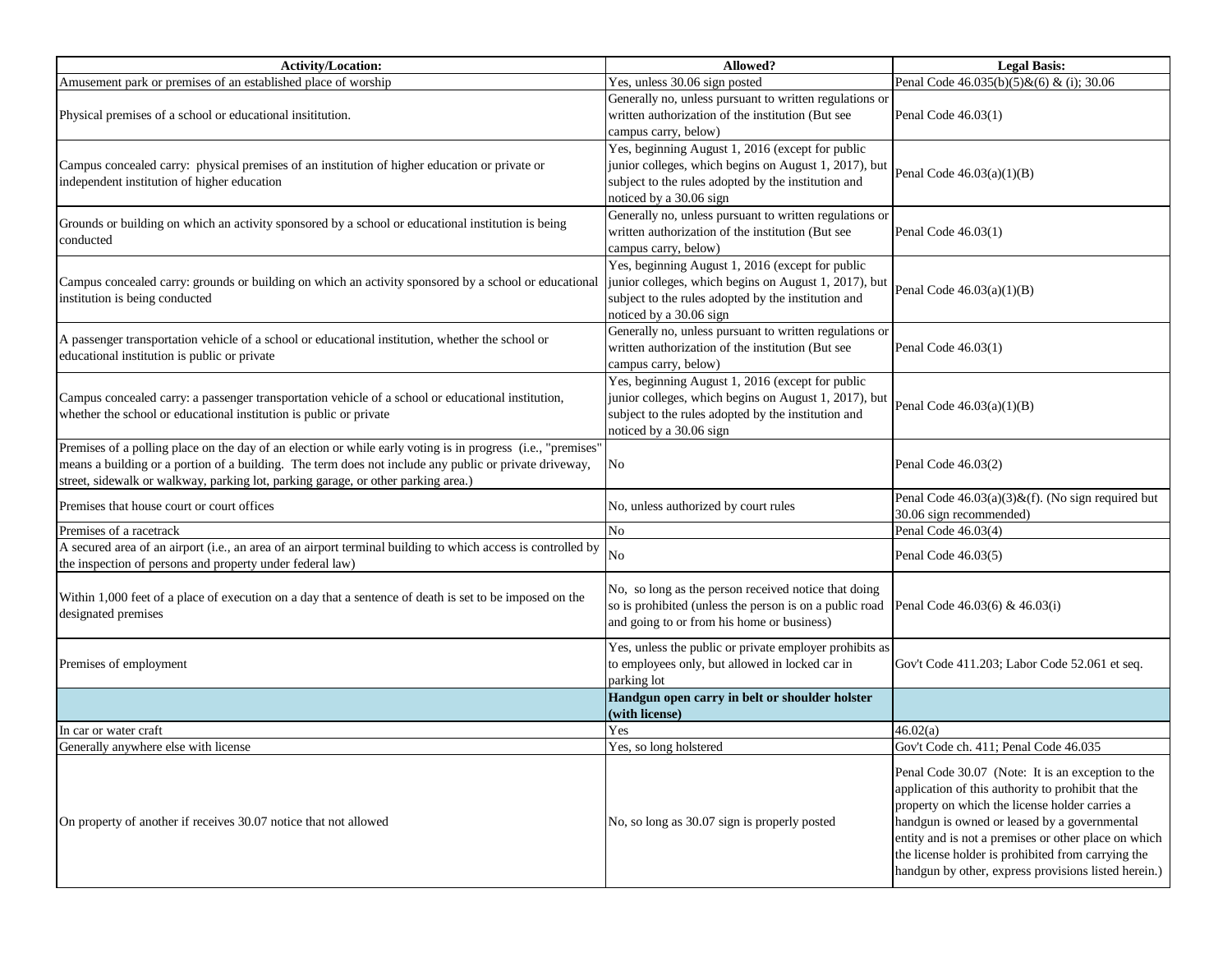| <b>Activity/Location:</b>                                                                                                                                                                                                                                                                                   | Allowed?                                                                                                                                                                               | <b>Legal Basis:</b>                                                             |
|-------------------------------------------------------------------------------------------------------------------------------------------------------------------------------------------------------------------------------------------------------------------------------------------------------------|----------------------------------------------------------------------------------------------------------------------------------------------------------------------------------------|---------------------------------------------------------------------------------|
| Government meeting                                                                                                                                                                                                                                                                                          | Yes, unless 30.07 sign posted                                                                                                                                                          | Penal Code 30.07; 46.035(c)&(i)                                                 |
| Anytime the handgun is not holstered or the license holder is intoxicated                                                                                                                                                                                                                                   | No                                                                                                                                                                                     | Penal Code $46.035(a) \& (d)$                                                   |
| Premises of a TABC-licensed business that derives 51 percent from the sale of alcohol                                                                                                                                                                                                                       | No, sign should be posted                                                                                                                                                              | Penal Code 46.035(b)(1); Gov't Code 411.204(a)                                  |
| Premises of a high school, collegiate, or professional sporting event (unless sport shooting event)                                                                                                                                                                                                         | No                                                                                                                                                                                     | Penal Code 46.035(b)(2)                                                         |
| Premises of a correctional facility                                                                                                                                                                                                                                                                         | No                                                                                                                                                                                     | Penal Code 46.035(b)(3)                                                         |
| Hospital or nursing home                                                                                                                                                                                                                                                                                    | No, unless written authorization from administrator to<br>license holder; sign should be posted                                                                                        | Penal Code 46.035(b)(3); Gov't Code 411.204(b)                                  |
| Amusement park or premises of an established place of worship                                                                                                                                                                                                                                               | Yes, unless 30.07 sign posted                                                                                                                                                          | Penal Code $46.035(b)(5)$ & $(6)$ & (i); 30.07                                  |
| Physical premises of a school or educational insititution.                                                                                                                                                                                                                                                  | No, unless pursuant to written regulations or written<br>authorization of the institution                                                                                              | Penal Code $46.03(a)(1)$                                                        |
| Grounds or building on which an activity sponsored by a school or educational institution is being<br>conducted                                                                                                                                                                                             | No, unless pursuant to written regulations or written<br>authorization of the institution                                                                                              | Penal Code $46.03(a)(1)$                                                        |
| A passenger transportation vehicle of a school or educational institution, whether the school or<br>educational institution is public or private                                                                                                                                                            | No, unless pursuant to written regulations or written<br>authorization of the institution                                                                                              | Penal Code $46.03(a)(1)$                                                        |
| Premises of a polling place on the day of an election or while early voting is in progress (i.e., "premises"<br>means a building or a portion of a building. The term does not include any public or private driveway,<br>street, sidewalk or walkway, parking lot, parking garage, or other parking area.) | No                                                                                                                                                                                     | Penal Code 46.03(2)                                                             |
| Premises that house court or court offices                                                                                                                                                                                                                                                                  | No, unless authorized by court rules                                                                                                                                                   | Penal Code $46.03(a)(3)$ &(f). (No sign required but<br>30.07 sign recommended) |
| Premises of a racetrack                                                                                                                                                                                                                                                                                     | No                                                                                                                                                                                     | Penal Code 46.03(4)                                                             |
| A secured area of an airport (i.e., an area of an airport terminal building to which access is controlled by<br>the inspection of persons and property under federal law)                                                                                                                                   | No                                                                                                                                                                                     | Penal Code 46.03(5)                                                             |
| Within 1,000 feet of a place of execution on a day that a sentence of death is set to be imposed on the<br>designated premises                                                                                                                                                                              | No, so long as the person received notice that doing<br>so is prohibited (unless the person is on a public road<br>and going to or from his home or business)                          | Penal Code 46.03(6) & 46.03(i)                                                  |
| Premises of employment                                                                                                                                                                                                                                                                                      | Yes, unless the public or private employer prohibits as<br>to employees only, but allowed in locked car in<br>parking lot                                                              | Gov't Code 411.203; Labor Code 52.061 et seq.                                   |
|                                                                                                                                                                                                                                                                                                             | Rifle/shotgun carry                                                                                                                                                                    |                                                                                 |
| Generally in public place (e.g., sidewalks, public square, etc.)                                                                                                                                                                                                                                            | Yes, subject to disorderly conduct                                                                                                                                                     | Tex Const Art. I, Sec. 8; Penal Code 42.01                                      |
| Any place a 30.05 "No firearms" allowed posted by owner, including city-owned facility                                                                                                                                                                                                                      | No (Note: a "no firearms" sign would have no effect<br>as to a handgun carried openly or concealed by a<br>license holder. Only a 30.06 and/or 30.07 sign is<br>effective as to that.) | Penal Code 30.05                                                                |
| Public or private facility where "No Firearms" or similar notice given                                                                                                                                                                                                                                      | No                                                                                                                                                                                     | Penal Code 30.05                                                                |
| Physical premises of a school or educational insititution                                                                                                                                                                                                                                                   | No, unless pursuant to written regulations or written<br>authorization of the institution                                                                                              | Penal Code 46.03(1)                                                             |
| Grounds or building on which an activity sponsored by a school or educational institution is being<br>conducted                                                                                                                                                                                             | No, unless pursuant to written regulations or written<br>authorization of the institution                                                                                              | Penal Code 46.03(1)                                                             |
| Passenger transportation vehicle of a school or educational institution, whether the school or educational<br>institution is public or private                                                                                                                                                              | No, unless pursuant to written regulations or written<br>authorization of the institution                                                                                              | Penal Code 46.03(1)                                                             |
| Premises of a polling place on the day of an election or while early voting is in progress (i.e., "premises"<br>means a building or a portion of a building. The term does not include any public or private driveway,<br>street, sidewalk or walkway, parking lot, parking garage, or other parking area.) | No                                                                                                                                                                                     | Penal Code 46.03(2)                                                             |